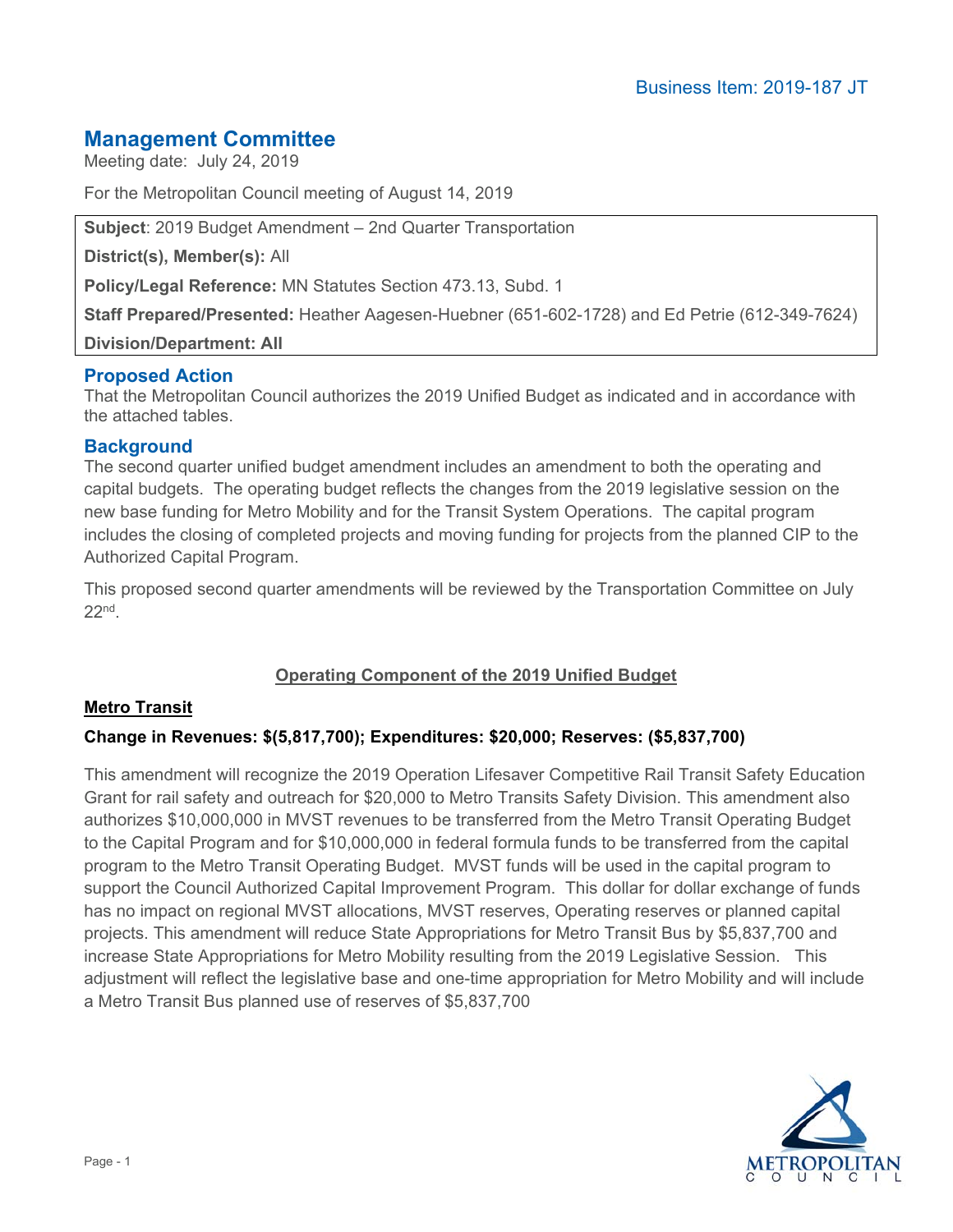### **Metropolitan Transportation Services**

#### **Change in Revenues: \$11,585,000; Expenditures/Transfers: \$0; Reserves: \$11,585,000**

This amendment will increase State Appropriations for Metro Mobility by \$11,585,000. This adjustment will reflect the legislative base appropriation and one time increase for Metro Mobility to a SFY 2020 total of \$80.336M and an increase in CY 2019 from \$64.717M to a total of \$76.302M.

This amendment also authorizes \$580,000 in MVST revenues to be transferred from Contracted Services operating budget to the capital program and for \$580,000 in federal funds to be transferred from the capital program to Contracted Services operating budget. MVST funds will be used in the capital program for engines, transmissions, midlife vehicle rehabilitations, and Suburban Transit Provider projects that are not eligible to be funded with regional bonds. This dollar for dollar exchange of funds has no impact on regional MVST allocations, MVST reserves or planned capital projects.

#### **Suburban Transit Providers Pass Through**

#### **Change in Revenues: \$100,000; Expenditures/Transfers: \$100,000; Reserves: \$0**

This amendment recognizes \$100,000 in state appropriations for Minnesota Valley Transit Authority's route 495 resulting from the legislative session.

#### **Capital Component of the 2019 Unified Budget**

#### **Transportation**

Change in Authorized Capital Program (ACP): \$63,951,343

Additions: \$83,567,528

Reductions: (\$19,616,185)

Change in Capital Improvement Plan (CIP): (\$83,157,256)

Reductions: (\$83,157,256)

Change in Capital Program (ACP+CIP): (\$19,205,913)

Change in 2019 Capital Budget: \$16,302,759

This amendment removes estimated \$18.4 million in completed projects and moves estimated \$83 million in projects from the CIP to the ACP where federal, state, local and regional funding have been secured.

#### **Rationale**

The proposed amendment programs use available federal, state, other, and regional funds to the Unified Budget to allow the Council to carry out its work plan and its long-term capital program.

#### **Thrive Lens Analysis**

 $\triangleright$  The Transportation Division amendments support the Stewardship and Prosperity outcomes by demonstrating a commitment to asset preservation, assessing future needs and through strategic investment in regional infrastructure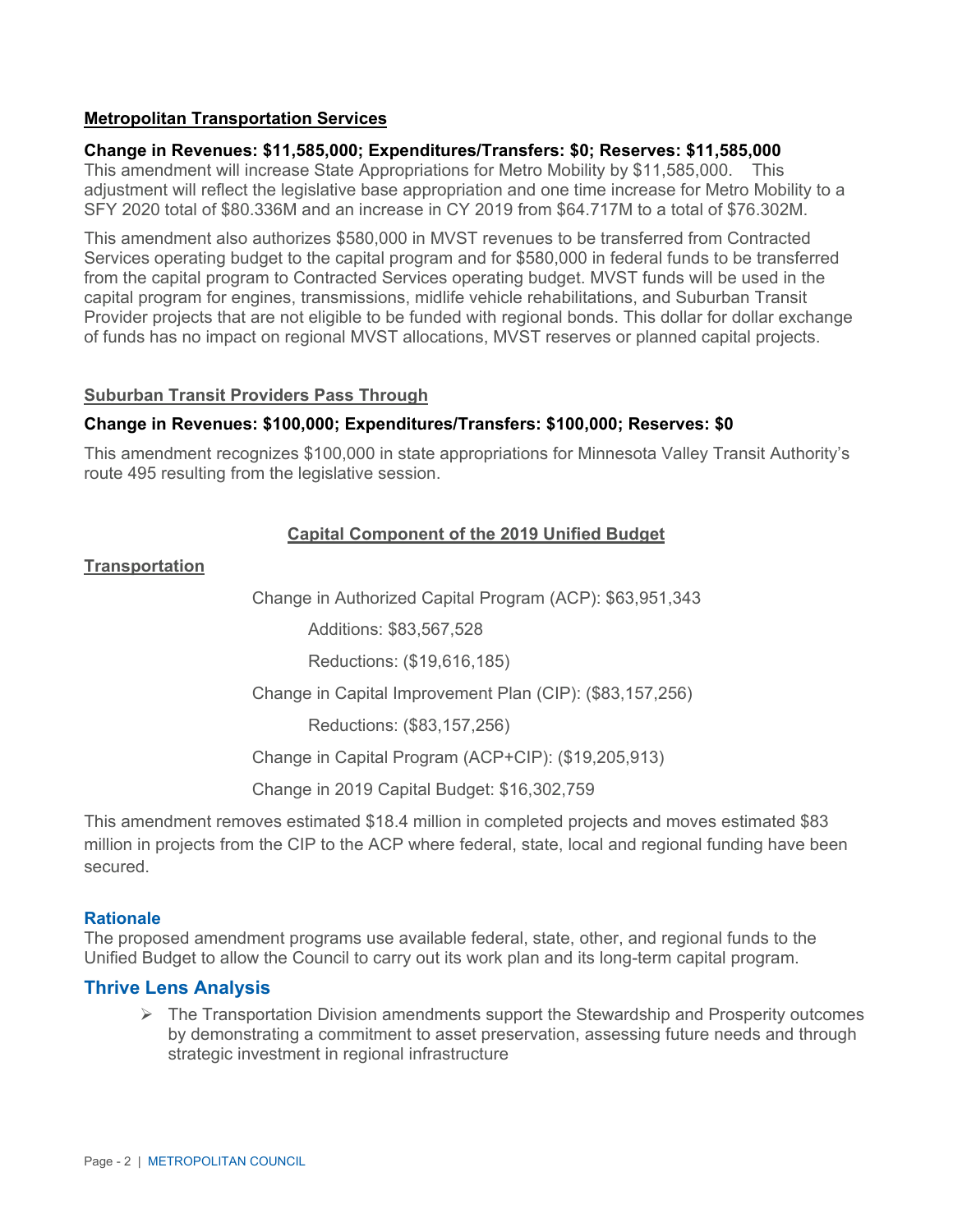- $\triangleright$  The Community Development Division Livable Communities amendments support the Equity outcome by investing in a mix of housing affordability and producing or preserving more affordable housing along transit corridors.
- The Community Development Division Parks amendments address the Livability outcome by providing access to natural resources for healthy exercise.

# **Funding**

Funding for the capital program amendments come from new federal, local funding and from available uncommitted regional bond authorizations.

The following table summarizes the regional transit bonding authority committed to authorized projects. The remaining authority will be committed to planned projects in future amendments.

# **Fiscal Impact**

The capital budget has no impact on regional taxpayers.

# **Known Support / Opposition**

None

# **Attachments**

Table C-1: Transportation Operating Budget – Amended August 14, 2019

Table 3: Summary Operating Table – Amended August 14,2019

Table 9: 2019 Transportation Capital Program – Amended August 14, 2019

Transportation Committee Business Item – July 22, 2019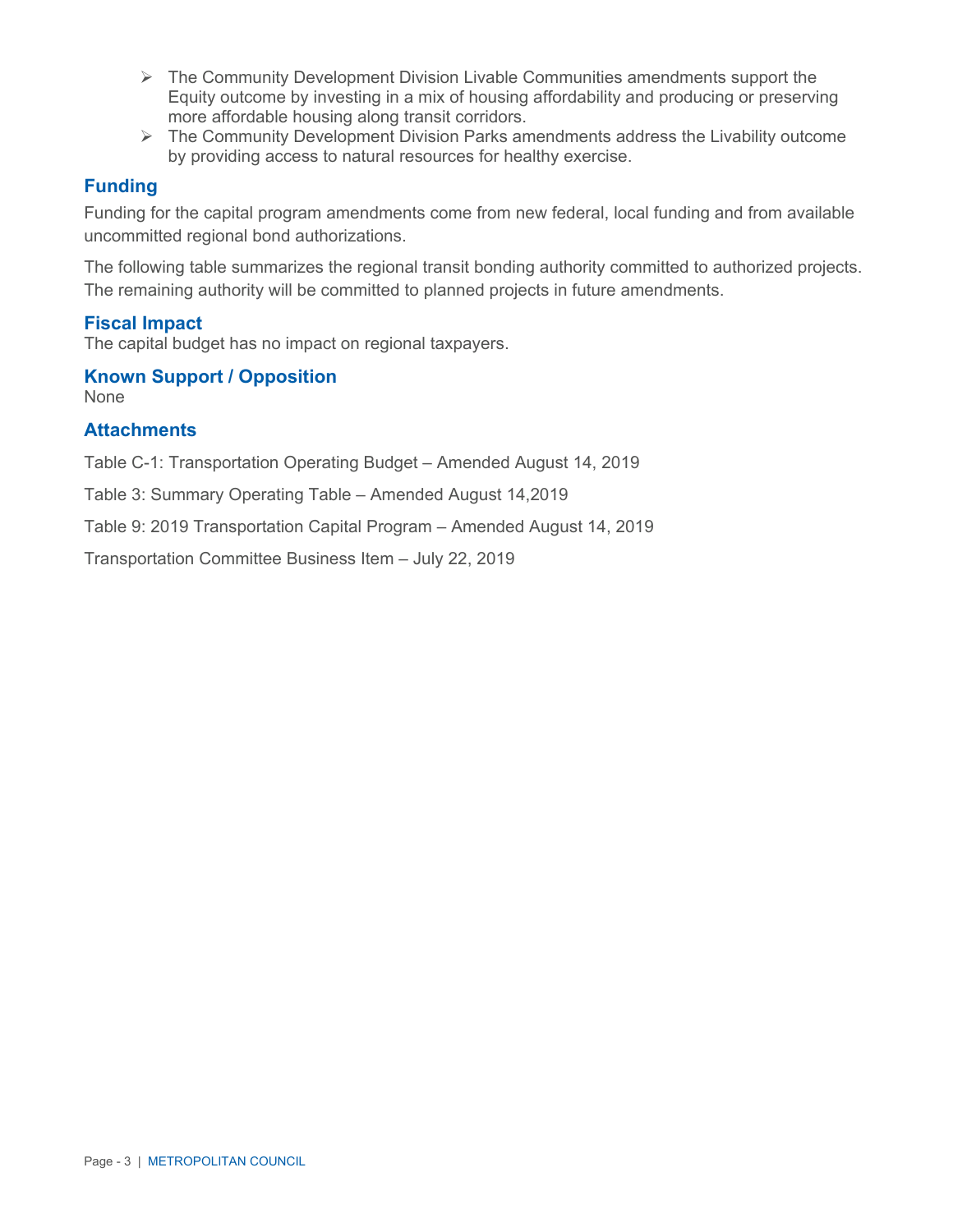

#### **METROPOLITAN COUNCIL**

**Transportation Summary Budget FY19**

 $\mathbf{r}$ 

| <b>TABLE C-1</b>                     | <b>Metro Mobility</b> | <b>Transit Link</b> | Contracted<br><b>Fixed Route</b> | Transportation<br>Planning | <b>Total Metropolitan</b><br>Transportation<br>Services | <b>Bus</b> | <b>Light Rail</b> | <b>Commuter Rail</b> | Bus, Light Rail &<br><b>Commuter Rail</b><br>Capital | <b>Total Metro</b><br>Transit | <b>Total Operating</b> | <b>Debt Service</b> | Suburban<br><b>Transit Providers</b><br>Passthrough | <b>Highway Right of</b><br>Way<br>Passthrough | <b>Memo Total</b> | <b>MVST</b><br>Reserve |
|--------------------------------------|-----------------------|---------------------|----------------------------------|----------------------------|---------------------------------------------------------|------------|-------------------|----------------------|------------------------------------------------------|-------------------------------|------------------------|---------------------|-----------------------------------------------------|-----------------------------------------------|-------------------|------------------------|
| Revenues:                            |                       |                     |                                  |                            |                                                         |            |                   |                      |                                                      |                               |                        |                     |                                                     |                                               |                   |                        |
| Motor Vehicle Sales Tax              |                       | 6,216               | 16,727                           | 4,041                      | 26,984                                                  | 205,457    |                   |                      |                                                      | 205,457                       | 232,441                |                     | 35,024                                              |                                               | 267,465           | 12,869                 |
| <b>State Appropriations</b>          | 76,302                |                     |                                  |                            | 76,302                                                  | 5,837      | 25,589            | 7,314                |                                                      | 38,740                        | 115,042                |                     | 625                                                 |                                               | 115,667           |                        |
| Other State Revenues                 |                       |                     |                                  |                            |                                                         | $\sim$     |                   |                      |                                                      |                               |                        |                     | $\sim$                                              |                                               |                   |                        |
| <b>Total State Revenues</b>          | 76,302                | 6,216               | 16,727                           | 4,041                      | 103,286                                                 | 211,294    | 25,589            | 7,314                |                                                      | 244,197                       | 347,483                | $\sim$              | 35,649                                              |                                               | 383,132           | 12,869                 |
| Other Revenues:                      |                       |                     |                                  |                            |                                                         |            |                   |                      |                                                      |                               |                        |                     |                                                     |                                               |                   |                        |
| Net Property Tax                     |                       |                     |                                  |                            |                                                         |            |                   | ٠                    |                                                      |                               |                        | 53,315              | $\sim$                                              |                                               | 53,315            |                        |
| <b>Federal Revenues</b>              | ٠                     | 1,264               | 2,166                            | 6,050                      | 9,480                                                   | 17,957     | ٠                 | $\sim$               | 25,430                                               | 43,387                        | 52,867                 |                     | 220                                                 |                                               | 53,087            |                        |
| <b>Local Revenues</b>                |                       |                     |                                  | 109                        | 109                                                     |            | 25,815            | 10,182               | 900                                                  | 36,897                        | 37,006                 |                     | . .                                                 |                                               | 37,006            |                        |
| Passenger Fares                      | 8,770                 | 590                 | 1,887                            |                            | 11,247                                                  | 73,655     | 26,050            | 2,580                |                                                      | 102,285                       | 113,532                |                     |                                                     |                                               | 113,532           |                        |
| Contract & Special Event Revenues    |                       |                     |                                  |                            |                                                         | 1,400      | 450               |                      |                                                      | 1,850                         | 1,850                  |                     |                                                     |                                               | 1,850             |                        |
| <b>Investment Earnings</b>           |                       | $\sim$              | $\overline{\phantom{a}}$         |                            |                                                         | 750        | 677               | $\sim$               |                                                      | 1,427                         | 1,427                  | 180                 |                                                     |                                               | 1,607             |                        |
| Other Revenues                       |                       |                     |                                  |                            |                                                         | 5.148      | 1,563             |                      |                                                      | 6,711                         | 6.711                  |                     |                                                     |                                               | 6.711             |                        |
| <b>Total Other Revenues</b>          | 8,770                 | 1,854               | 4,053                            | 6,159                      | 20,836                                                  | 98,910     | 54,555            | 12,762               | 26,330                                               | 192,557                       | 213,393                | 53,495              | 220                                                 |                                               | 267,108           |                        |
| <b>Total Revenues</b>                | 85.072                | 8.070               | 20,780                           | 10,200                     | 124.122                                                 | 310,204    | 80,144            | 20,076               | 26,330                                               | 436,754                       | 560,876                | 53,495              | 35,869                                              |                                               | 650,240           | 12,869                 |
|                                      |                       |                     |                                  |                            |                                                         |            |                   |                      |                                                      |                               |                        |                     |                                                     |                                               |                   |                        |
| Expenses:                            |                       |                     |                                  |                            |                                                         |            |                   |                      |                                                      |                               |                        |                     |                                                     |                                               |                   |                        |
| Salaries & Benefits                  | 2,114                 | 233                 | 609                              | 3,391                      | 6,347                                                   | 268,537    | 41,343            | 4,935                | 22,006                                               | 336,821                       | 343,168                |                     |                                                     |                                               | 343,168           |                        |
| Consulting & Contractual Services    | 926                   | 121                 | 598                              | 4,406                      | 6,051                                                   | 9,821      | 5,121             | 7,550                | 900                                                  | 23,392                        | 29,443                 |                     |                                                     |                                               | 29,443            |                        |
| Materials & Supplies                 | 412                   | 41                  | 52                               | 15                         | 520                                                     | 22,122     | 5,570             | 1,320                |                                                      | 29,012                        | 29,532                 |                     |                                                     |                                               | 29,532            |                        |
| Fuel                                 | 9,569                 | 74                  | 147                              |                            | 9,790                                                   | 14,440     | 14                | 1,174                |                                                      | 15,628                        | 25,418                 |                     |                                                     |                                               | 25,418            |                        |
| Rent & Utilities                     | 210                   | 22                  | 120                              | 381                        | 733                                                     | 3,809      | 6,829             | 740                  |                                                      | 11,378                        | 12,111                 |                     |                                                     |                                               | 12, 11'           |                        |
| Printing                             | 36                    | 5                   | 8                                | 21                         | 70                                                      | 402        |                   |                      |                                                      | 402                           | 472                    |                     |                                                     |                                               | 472               |                        |
| Travel                               | 30                    | $\overline{2}$      | $\overline{ }$                   | 45                         | 84                                                      | 492        | 38                | 27                   |                                                      | 557                           | 641                    |                     |                                                     |                                               | 641               |                        |
| Insurance                            |                       |                     |                                  |                            |                                                         | 2,767      | 1,436             | 2,411                |                                                      | 6,614                         | 6,614                  |                     |                                                     |                                               | 6,614             |                        |
| <b>Transit Programs</b>              | 66,634                | 7,364               | 18,426                           |                            | 92,424                                                  |            |                   |                      |                                                      |                               | 92,424                 |                     |                                                     |                                               | 92,424            |                        |
| <b>Operating Capital</b>             | 130                   |                     | 39                               | 37                         | 206                                                     |            |                   |                      |                                                      |                               | 206                    |                     |                                                     |                                               | 206               |                        |
| Other Expenses                       |                       | ٠                   | 210                              | 106                        | 316                                                     | 2,631      |                   | ٠                    |                                                      | 2,631                         | 2,947                  |                     |                                                     |                                               | 2,947             |                        |
| Governmental Grants                  | 82                    | 10                  | 56                               | 72                         | 220                                                     | 4,128      | 656               | 82                   |                                                      | 4,866                         | 5,086                  |                     | $\sim$                                              |                                               | 5,086             |                        |
| Passthrough Grants                   |                       |                     |                                  |                            |                                                         |            |                   |                      |                                                      |                               |                        |                     | 35,869                                              |                                               | 35,869            |                        |
| Debt Service                         |                       |                     |                                  |                            |                                                         |            |                   |                      |                                                      |                               |                        | 44,287              |                                                     |                                               | 44,287            |                        |
| <b>Total Expenses</b>                | 80,143                | 7,872               | 20,272                           | 8,474                      | 116,761                                                 | 329,149    | 61,007            | 18,239               | 22,906                                               | 431,301                       | 548,062                | 44,287              | 35,869                                              |                                               | 628,218           |                        |
| Other Sources and (Uses):            |                       |                     |                                  |                            |                                                         |            |                   |                      |                                                      |                               |                        |                     |                                                     |                                               |                   |                        |
| Interdivisional Cost Allocation      | (2, 176)              | (198)               | (508)                            | (1,726)                    | (4,608)                                                 | (35,701)   | (4, 397)          | (477)                |                                                      | (40, 575)                     | (45, 183)              |                     |                                                     |                                               | (45, 183)         |                        |
| <b>Modal Allocation</b>              |                       |                     | ٠.                               |                            |                                                         | 11,792     | (10, 625)         | (1, 167)             |                                                      |                               |                        |                     |                                                     |                                               |                   |                        |
| A-87 Allocation                      |                       |                     |                                  |                            |                                                         | 7,965      | (4, 264)          | (277)                | (3, 424)                                             |                               |                        |                     |                                                     |                                               |                   |                        |
| MVST Transfers In                    |                       |                     |                                  |                            |                                                         | 21,228     |                   |                      |                                                      | 21,228                        | 21,228                 |                     |                                                     |                                               | 21,228            |                        |
| Transfer From Other Funds            |                       |                     |                                  |                            |                                                         |            |                   |                      |                                                      |                               |                        |                     |                                                     |                                               |                   |                        |
| <b>Transfer To Operating Capital</b> |                       |                     |                                  |                            |                                                         |            |                   |                      |                                                      |                               |                        | ٠                   |                                                     |                                               |                   |                        |
| Net Other Sources and (Uses)         | (2, 176)              | (198)               | (508)                            | (1,726)                    | (4,608)                                                 | 5,284      | (19, 286)         | (1, 921)             | (3, 424)                                             | (19, 347)                     | (23, 955)              | $\sim$              | $\sim$                                              |                                               | (23, 955)         |                        |
| <b>Changes in Fund Balance</b>       | 2,753                 |                     |                                  |                            | 2.753                                                   | (13,661)   | (149)             | (84)                 |                                                      | (13, 894)                     | (11.141                | 9.208               |                                                     |                                               | (1,933)           | 12,869                 |

Carry Forward Budget Amendment changes

1st & 2nd Quarter Budget Amendment changes

2nd Quarter Budget Amendment changes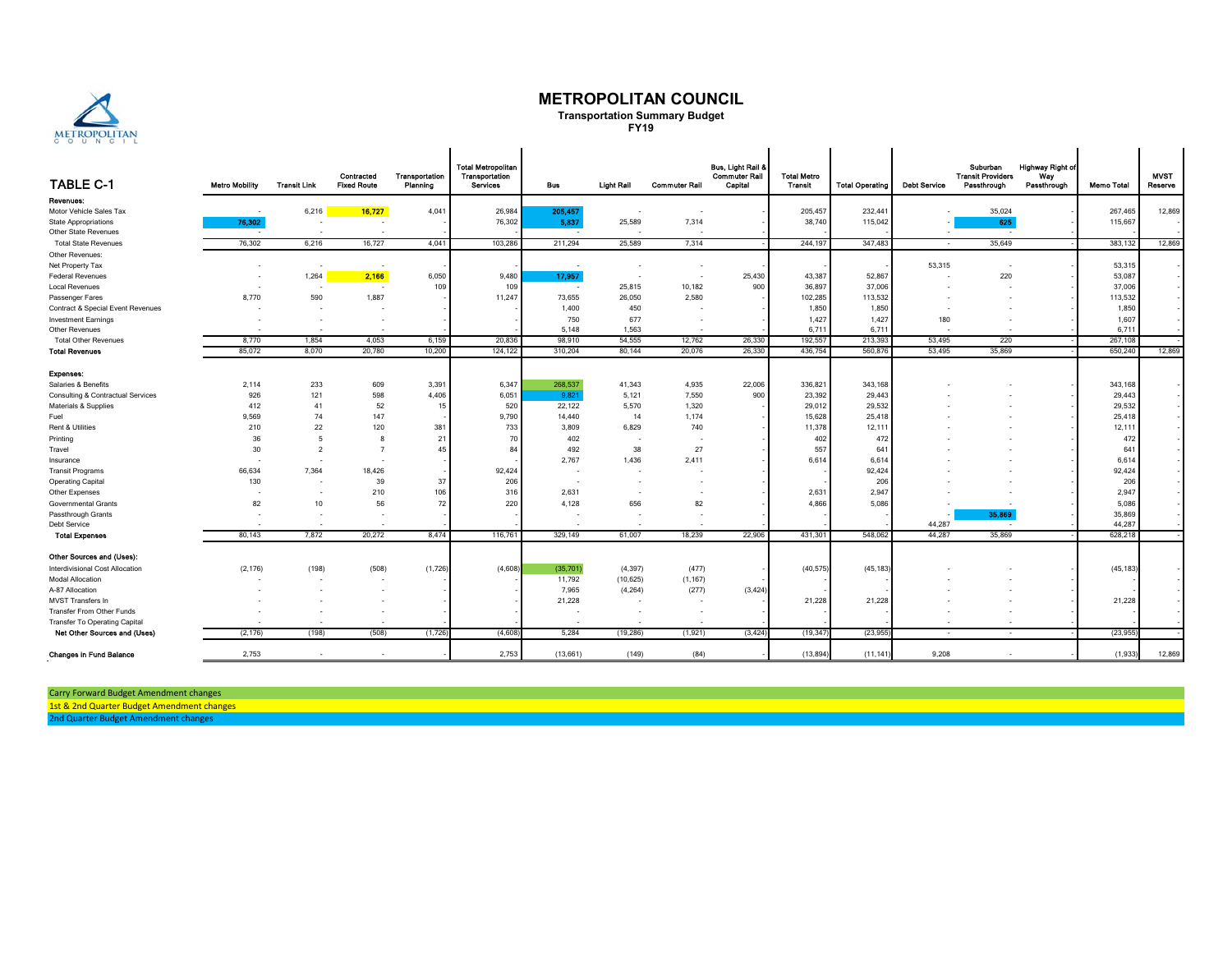

## **METROPOLITAN COUNCIL SUMMARY BUDGETOPERATIONS BY FUND FY19**

**Table 3**

**(\$ in 000's)**

|                                                                                                     |                            |                          |                              |                                 | Transportation            |                                |                        |                                             |                  |                       |                                    |                                |                           |                         |                         |
|-----------------------------------------------------------------------------------------------------|----------------------------|--------------------------|------------------------------|---------------------------------|---------------------------|--------------------------------|------------------------|---------------------------------------------|------------------|-----------------------|------------------------------------|--------------------------------|---------------------------|-------------------------|-------------------------|
|                                                                                                     |                            | <b>General Fund</b>      |                              |                                 |                           |                                |                        | <b>Metropolitan Transportation Services</b> |                  |                       | <b>Metro Transit</b>               |                                |                           |                         |                         |
|                                                                                                     | Regional<br>Administration | Community<br>Development | General<br><b>Fund Total</b> | HRA&<br><b>FAHP</b>             | Environmental<br>Services | Metro<br>Mobility              | Contracted<br>Services | Transportation<br>Planning                  | <b>MTS Tota</b>  | <b>Bus</b>            | Light Rail                         | Commuter<br>Rail               | Metro<br>Transit<br>Total | Transportation<br>Total | Memo Total              |
| Revenues:<br>Property Tax                                                                           | 2,571                      | 12,758                   | 15,329                       |                                 |                           |                                |                        |                                             |                  |                       |                                    |                                |                           |                         | 15,329                  |
| <b>Federal Revenues</b><br><b>State Revenues</b>                                                    |                            |                          |                              | 5,065<br>148                    | 1,766                     | 76,302                         | 3,430<br>22,943        | 6,050<br>4,041                              | 9,480<br>103,286 | 41.921<br>211,294     | 1,012<br>25,589                    | 454<br>7,314                   | 43.387<br>244,197         | 52,867<br>347,483       | 57,932<br>349,397       |
| <b>Local Revenues</b><br>Municipal Wastewater Charges                                               |                            |                          |                              | $\overline{\phantom{a}}$        | 137,586                   |                                |                        | 109                                         | 109              |                       | 26,565<br>$\overline{\phantom{a}}$ | 10,332                         | 36,897                    | 37,006                  | 37,006<br>137,586       |
| Industrial Wastewater Charges<br>Passenger Fares                                                    |                            |                          |                              |                                 | 13,142                    | 8,770                          | 2,477                  |                                             | 11,247           | 73,655                | 26,050                             | 2,580                          | 102,285                   | 113,532                 | 13,142<br>113,532       |
| <b>Contract &amp; Special Event Revenues</b><br><b>Investment Earnings</b><br><b>Other Revenues</b> | 550<br>308                 |                          | 550<br>308                   | 50<br>2,260                     | 900<br>626                |                                |                        |                                             |                  | 1,400<br>750<br>5,148 | 450<br>677<br>1,563                |                                | 1,850<br>1,427<br>6,711   | 1,850<br>1,427<br>6,711 | 1,850<br>2,927<br>9,905 |
| <b>Total Revenues</b>                                                                               | 3,429                      | 12,758                   | 16,187                       | 7,523                           | 154,020                   | 85,072                         | 28,850                 | 10,200                                      | 124,122          | 334,168               | 81,906                             | 20,680                         | 436,754                   | 560,876                 | 738,606                 |
|                                                                                                     |                            |                          |                              |                                 |                           |                                |                        |                                             |                  |                       |                                    |                                |                           |                         |                         |
| <b>Expenses:</b><br>Salaries & Benefits                                                             | 41,371                     | 5.649                    | 47,020                       | 4,417                           | 66,965                    | 2,114                          | 842                    | 3,391                                       | 6,347            | 289,260               | 42,226                             | 5,335                          | 336,821                   | 343,168                 | 461,570                 |
| <b>Consulting &amp; Contractual Services</b><br>Material & Supplies                                 | 18,619<br>458              | 896<br>6                 | 19,515<br>464                | 1,687<br>40                     | 17,426<br>9,038           | 926<br>412                     | 719<br>93              | 4,406<br>15                                 | 6,051<br>520     | 9,841<br>22,123       | 5,871<br>5,570                     | 7,700<br>1,319                 | 23,412<br>29,012          | 29,463<br>29,532        | 68,091<br>39,074        |
| Fuel<br>Chemicals                                                                                   |                            |                          |                              | $\overline{\phantom{a}}$        | 258<br>8.671              | 9,569                          | 221                    |                                             | 9,790            | 14,440                | 14                                 | 1,174                          | 15,628                    | 25,418                  | 25,676<br>8,671         |
| <b>Rent &amp; Utilities</b><br>Printing                                                             | 5,041<br>63                | 183<br>30                | 5.224<br>93                  | 147<br>$\overline{7}$           | 16,558<br>39              | 210<br>36                      | 142<br>13              | 381<br>21                                   | 733<br>70        | 3.809<br>402          | 6,829                              | 740                            | 11,378<br>402             | 12.111<br>472           | 34,040<br>611           |
| Travel<br>Insurance                                                                                 | 553<br>48                  | 94                       | 647<br>48                    | 40<br>100                       | 526<br>1,150              | 30                             | 9                      | 45                                          | 84               | 492<br>2.767          | 38<br>1,436                        | 27<br>2,411                    | 557<br>6,614              | 641<br>6.614            | 1,854<br>7,912          |
| <b>Transit Programs</b><br><b>Operating Capital</b>                                                 | 507                        | 75                       | 582                          | 43                              | 2,425                     | 66,634<br>130                  | 25,790<br>39           | 37                                          | 92,424<br>206    |                       |                                    |                                |                           | 92,424<br>206           | 92,424<br>3,256         |
| <b>Governmental Grants</b><br><b>Other Expenses</b>                                                 | 540                        | 1.400<br>301             | 1,400<br>841                 | $\overline{\phantom{a}}$<br>691 | 576<br>7,261              | $\overline{\phantom{a}}$<br>82 | 210<br>66              | 106<br>72                                   | 316<br>220       | 2,631<br>4,128        | 656                                | $\overline{\phantom{a}}$<br>82 | 2.631<br>4,866            | 2.947<br>5,086          | 4,923<br>13,879         |
| <b>Total Expenses</b>                                                                               | 67,200                     | 8,634                    | 75,834                       | 7,172                           | 130,893                   | 80,143                         | 28,144                 | 8,474                                       | 116,761          | 349,893               | 62,640                             | 18,788                         | 431,321                   | 548,082                 | 761,981                 |
| Other Sources and (Uses):<br>Interdivisional Cost Allocation<br><b>Modal Allocation</b>             | 65,712<br>$\overline{a}$   | (2, 414)                 | 63,298                       | (1,420)                         | (16, 695)                 | (2, 176)                       | (706)                  | (1,726)                                     | (4,608)          | (35, 701)<br>11,792   | (4, 397)<br>(10, 625)              | (477)<br>(1, 167)              | (40, 575)                 | (45, 183)               |                         |
| A-87 Allocation<br><b>MVST Transfers In</b>                                                         |                            |                          |                              |                                 |                           |                                |                        |                                             |                  | 4,725<br>21,228       | (4, 393)                           | (332)                          | 21,228                    | 21,228                  | 21,228                  |
| <b>Transfer To Passthrough</b><br><b>Transfer To Capital</b>                                        | (2,771)                    | (3,000)                  | (3,000)<br>(2,771)           |                                 | (11,000)                  |                                |                        |                                             |                  |                       |                                    |                                |                           |                         | (3,000)<br>(13, 771)    |
| <b>Net Operating Transfers</b><br>Net Other Sources and (Uses)                                      | (700)<br>62,241            | (1,250)<br>(6,664)       | (1,950)<br>55,577            | 1,250<br>(170)                  | 700<br>(26, 995)          | (2, 176)                       | (706)                  | (1,726)                                     | (4,608)          | 2,044                 | (19, 415)                          | (1,976)                        | (19, 347)                 | (23, 955)               | 4,457                   |
| <b>Change in Fund Balance</b>                                                                       | (1,530)                    | (2,540)                  | (4,070)                      | 181                             | (3,868)                   | 2,753                          |                        |                                             | 2,753            | (13,681)              | (149)                              | (84)                           | (13, 914)                 | (11, 161)               | (18, 918)               |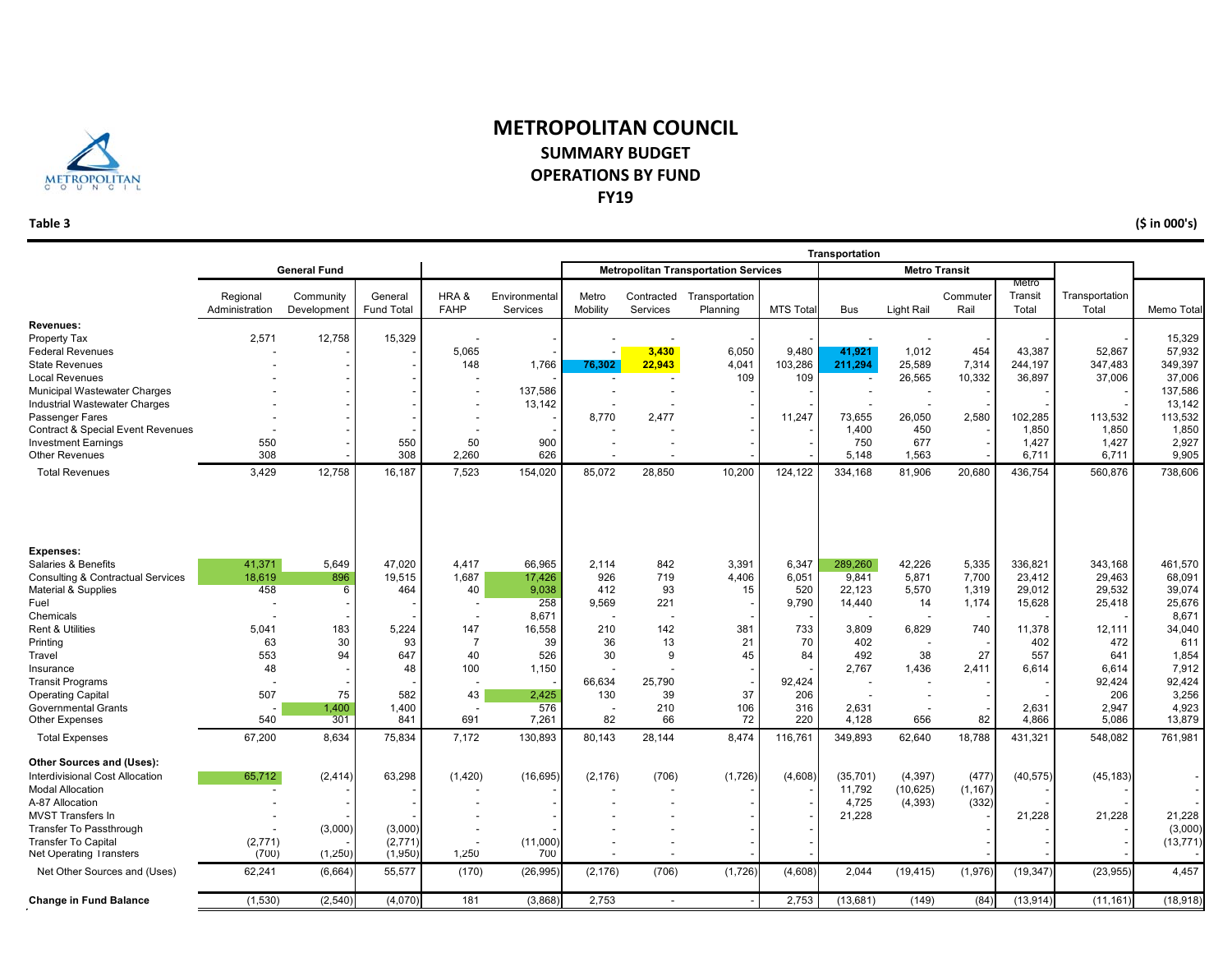|                                                             | Authorized Capital Program (ACP) |                |                 | Capital Improvement Plan (CIP) |         |                |                          |                |                |                 |                         |
|-------------------------------------------------------------|----------------------------------|----------------|-----------------|--------------------------------|---------|----------------|--------------------------|----------------|----------------|-----------------|-------------------------|
|                                                             | 2019<br>Current                  | Changes        | 2019<br>Amended | 2019                           | 2020    | 2021           | 2022                     | 2023           | 2024           | Total           | $ACP + CIP$<br>Combined |
| <b>METRO TRANSIT</b>                                        |                                  |                |                 |                                |         |                |                          |                |                |                 |                         |
| <b>Fleet Modernization</b>                                  |                                  |                |                 |                                |         |                |                          |                |                |                 |                         |
| <b>Big Buses</b>                                            | 162,183                          | 44,908         | 207,091         | 117                            | 53,692  | 52,835         | 55,911                   | 88,460         | 92,179         | 343,195         | 550,286                 |
|                                                             |                                  | 2,750          | 21,167          | 550                            | 2,956   | 3,103          | 3,303                    |                |                |                 | 38,188                  |
| <b>Bus Tire Leasing</b>                                     | 18,417<br>2,250                  |                |                 |                                |         | $\sim$         | 1,250                    | 3,468          | 3,641          | 17,020          |                         |
| <b>Commuter Rail Projects</b><br><b>Light Rail Vehicles</b> | 25,428                           | $\sim$         | 2,250<br>25,428 | 2,315                          | 4,721   | 10,647         | 8,790                    | 1,250<br>3,850 | 1,250<br>2,350 | 3,750<br>32,673 | 6,000<br>58,101         |
|                                                             |                                  |                |                 |                                |         |                |                          |                |                |                 |                         |
| Non-Revenue Vehicles                                        | 208,279                          | 130<br>47,787  | 130             | 1,076<br>4,058                 | 61,369  | 66,585         | 69,254                   | 97,028         |                | 1,076           | 1,206<br>653,780        |
| <b>TOTAL Fleet Modernization</b>                            |                                  |                | 256,066         |                                |         |                |                          |                | 99,420         | 397,713         |                         |
| <b>Support Facilities</b>                                   |                                  |                |                 |                                |         |                |                          |                |                |                 |                         |
| Heywood Garage                                              | 122,575                          | $\blacksquare$ | 122,575         |                                |         |                |                          |                |                |                 | 122,575                 |
| Light Rail Projects                                         |                                  | 300            | 300             |                                |         |                |                          |                |                |                 | 300                     |
| Police Facility                                             | 27,500                           | $\mathbf{r}$   | 27,500          |                                |         |                |                          |                |                |                 | 27,500                  |
| <b>Support Facility</b>                                     | 102,516                          | $-9,956$       | 92,560          | 10,548                         | 17,850  | 16,461         | 9,100                    | 8,650          | 7,114          | 69,723          | 162,283                 |
| <b>TOTAL Support Facilities</b>                             | 252,591                          | $-9,656$       | 242,935         | 10,548                         | 17,850  | 16,461         | 9,100                    | 8,650          | 7,114          | 69,723          | 312,658                 |
| <b>Customer Facilities</b>                                  |                                  |                |                 |                                |         |                |                          |                |                |                 |                         |
| <b>Bus System Customer Facility</b>                         | 53,757                           | 1,200          | 54,957          | 5,074                          | 4,690   | 5,940          | 3,265                    | 3,015          | 3,365          | 25,349          | 80,306                  |
| <b>Customer Facilities Rail</b>                             | 7,050                            | $\sim$         | 7,050           |                                | $\sim$  | $\sim$         | $\overline{\phantom{a}}$ | $\overline{a}$ | $\sim$         |                 | 7,050                   |
| Transitways                                                 | 2,150                            | 1,700          | 3,850           | 1,700                          | $\sim$  | $\sim$         | $\sim$                   | $\sim$         | $\sim$         | 1,700           | 5,550                   |
| <b>TOTAL Customer Facilities</b>                            | 62,957                           | 2,900          | 65,857          | 6,774                          | 4,690   | 5,940          | 3,265                    | 3,015          | 3,365          | 27,049          | 92,906                  |
| <b>Technology Improvements</b>                              |                                  |                |                 |                                |         |                |                          |                |                |                 |                         |
| <b>Light Rail Vehicles</b>                                  | 1,400                            | 250            | 1,650           |                                |         |                |                          |                |                |                 | 1,650                   |
| Metro Blue Line (Hiawatha Corridor)                         |                                  | 300            | 300             |                                |         |                |                          |                |                |                 | 300                     |
| <b>Technology Investments</b>                               | 53,045                           | $-3,606$       | 49,439          | 6,209                          | 8,213   | 7,513          | 13,305                   | 6,393          | 6,190          | 47,822          | 97,261                  |
| <b>TOTAL Technology Improvements</b>                        | 54,445                           | $-3,056$       | 51,389          | 6,209                          | 8,213   | 7,513          | 13,305                   | 6,393          | 6,190          | 47,822          | 99,211                  |
| <b>Other Capital Equipment</b>                              |                                  |                |                 |                                |         |                |                          |                |                |                 |                         |
| <b>Light Rail Vehicles</b>                                  |                                  | 1,086          | 1,086           |                                | 477     | 242            |                          |                |                | 718             | 1,804                   |
| Northstar Commuter Rail                                     | 250                              | 100            | 350             |                                |         | $\overline{a}$ |                          |                |                |                 | 350                     |
| <b>Other Capital Equipment</b>                              | 50,730                           | 2,725          | 53,455          | 2,970                          | 4,082   | 3,835          | 3,300                    | 4,310          | 3,500          | 21,997          | 75,452                  |
| Repairs, Equipment and Technology                           |                                  | 390            | 390             |                                |         |                |                          |                |                |                 | 390                     |
| <b>TOTAL Other Capital Equipment</b>                        | 50,980                           | 4,301          | 55,281          | 2,970                          | 4,559   | 4,077          | 3,300                    | 4,310          | 3,500          | 22,715          | 77,997                  |
| <b>Transitways - Non New Starts</b>                         |                                  |                |                 |                                |         |                |                          |                |                |                 |                         |
| Arterial Bus Rapid Transit (ABRT)                           | 52,288                           | 8,750          | 61,038          | 640                            | 26,200  | 1,000          | 150                      | 150            | 150            | 28,290          | 89,328                  |
| <b>Commuter Rail Projects</b>                               | 1,500                            | 100            | 1,600           |                                | 225     | 225            | 225                      | 225            | 225            | 1,125           | 2,725                   |
| Highway Bus Rapid Transit (HBRT)                            | 175,567                          | $\mathbf{r}$   | 175,567         | 37,332                         |         | $\mathbf{r}$   | $\overline{a}$           |                | $\sim$         | 37,332          | 212,900                 |
| Light Rail Projects                                         | 132,000                          | $-1,250$       | 130,750         | 3,800                          | 6,639   | 3,038          | 1,540                    | 1,142          | 1,143          | 17,302          | 148,052                 |
| <b>Light Rail Vehicles</b>                                  |                                  |                |                 |                                | 309     | 319            | 329                      | 340            | 350            | 1,648           | 1,648                   |
| Metro Blue Line (Hiawatha Corridor)                         | 3,050                            | ÷.             | 3,050           | 100                            | 100     | 100            | 100                      | 100            | 100            | 600             | 3,650                   |
| Transitways                                                 | 513                              | $-160$         | 353             |                                |         | $\blacksquare$ |                          |                |                |                 | 353                     |
| <b>TOTAL Transitways - Non New Starts</b>                   | 364,918                          | 7,440          | 372,358         | 41,873                         | 33,473  | 4,682          | 2,344                    | 1,956          | 1,969          | 86,298          | 458,656                 |
|                                                             |                                  |                |                 |                                |         |                |                          |                |                |                 |                         |
| <b>Federal New Starts Rail Projects</b>                     |                                  |                |                 |                                |         |                |                          |                |                |                 |                         |
| Metro Blue Line (Bottineau Boulevard)                       | 196,113                          |                | 196,113         | 1,396,183                      |         |                |                          |                |                | 1,396,183       | 1,592,296               |
| Metro Blue Line (Hiawatha Corridor)                         | 565                              | ä,             | 565             |                                |         | 3,500          |                          |                |                | 3,500           | 4,065                   |
| Metro Green Line (Central Corridor)                         | 41,900                           |                | 41,900          |                                |         |                |                          |                |                |                 | 41,900                  |
| Metro Green Line (Southwest Corridor)                       | 838,347                          | ä,             | 838,347         | 1,162,901                      |         |                |                          |                |                | 1,162,901       | 2,001,248               |
| Northstar Commuter Rail                                     | 10,327                           | $\blacksquare$ | 10,327          |                                |         | $\blacksquare$ |                          |                |                |                 | 10,327                  |
| <b>TOTAL Federal New Starts Rail Projects</b>               | 1,087,252                        | $\sim$         | 1,087,252       | 2,559,084                      | $\sim$  | 3,500          | $\sim$                   | $\sim$         | $\blacksquare$ | 2,562,584       | 3,649,836               |
| <b>Total METRO TRANSIT Capital Program</b>                  | 2,081,422                        | 49,717         | 2,131,139       | 2,631,515                      | 130,154 | 108,758        | 100,568                  | 121,352        | 121,557        | 3,213,904       | 5,345,042               |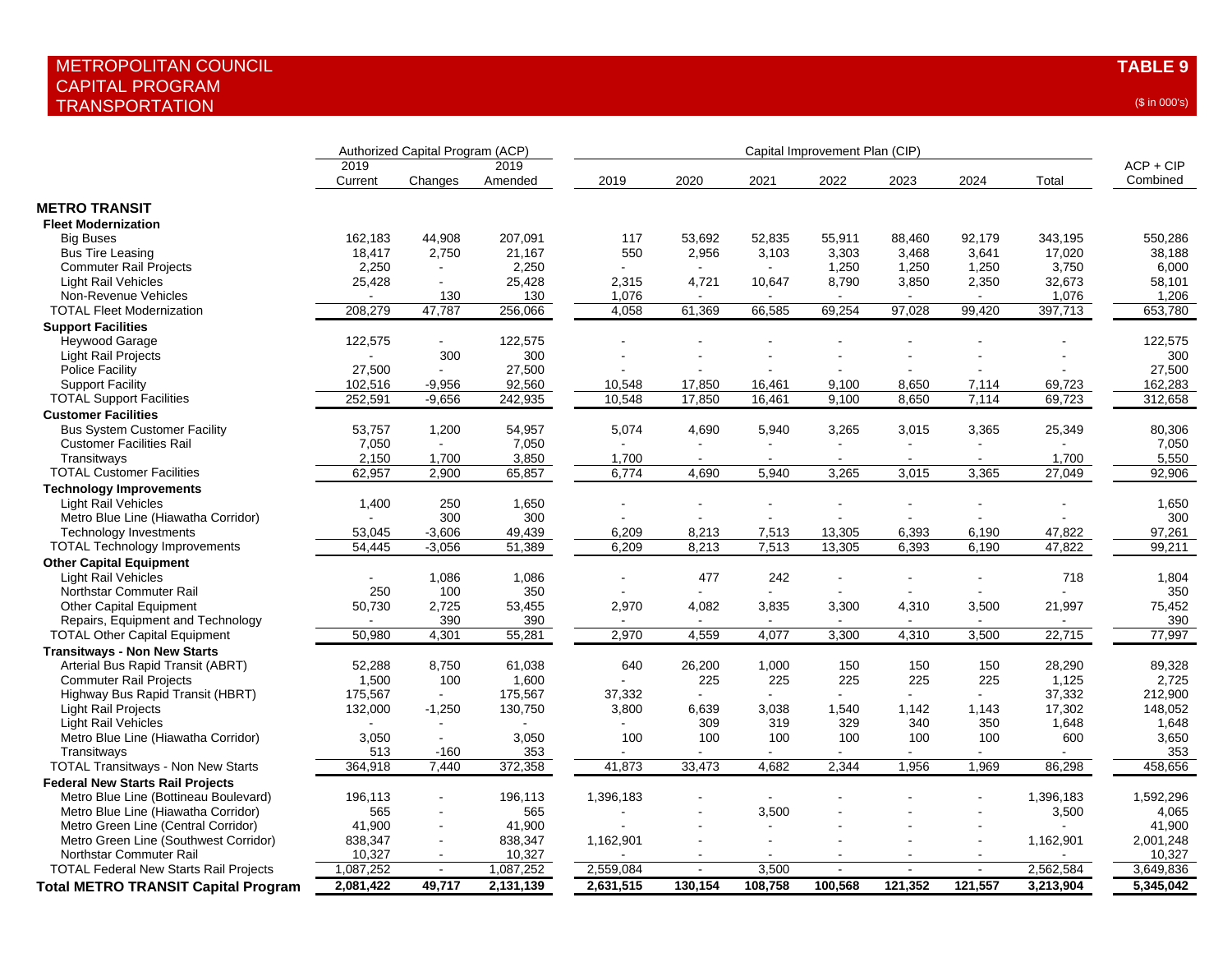| (\$ in 000's |  |  |
|--------------|--|--|
|              |  |  |

|                                                                           | Authorized Capital Program (ACP) |                |                 |           |                 |                 |                 |                |                 |           |                         |
|---------------------------------------------------------------------------|----------------------------------|----------------|-----------------|-----------|-----------------|-----------------|-----------------|----------------|-----------------|-----------|-------------------------|
|                                                                           | 2019<br>Current                  | Changes        | 2019<br>Amended | 2019      | 2020            | 2021            | 2022            | 2023           | 2024            | Total     | $ACP + CIP$<br>Combined |
| <b>METROPOLITAN TRANSPORTATION SERVICES</b><br><b>Fleet Modernization</b> |                                  |                |                 |           |                 |                 |                 |                |                 |           |                         |
|                                                                           | 922                              | 5,228          | 6,150           | 5,228     |                 |                 |                 |                |                 | 5,228     | 11,378                  |
| <b>Big Buses</b>                                                          | 68.162                           | 2,652          | 70,814          | 11,186    | 35,981          | 11,617          | 17,403          | 14,532         | 25,843          | 116,562   | 187,377                 |
| Non-Revenue Vehicles                                                      | 36                               |                | 36              |           |                 | $\sim$          |                 |                |                 |           | 36                      |
| Repairs, Equipment and Technology                                         | 8,850                            | 580            | 9,430           | 1,133     | 3,500           | 4,331           | 4,500           | 6,200          | 3,000           | 22,664    | 32,094                  |
| <b>Small Buses</b>                                                        | 39,772                           | 2,744          | 42,516          | 203       | 10,577          | 11,110          | 20,400          | 14,868         | 23,749          | 80,906    | 123,422                 |
| <b>TOTAL Fleet Modernization</b>                                          | 117,743                          | 11,203         | 128,947         | 17,749    | 50,058          | 27,058          | 42,304          | 35,600         | 52,591          | 225,359   | 354,306                 |
| <b>Customer Facilities</b>                                                |                                  |                |                 |           |                 |                 |                 |                |                 |           |                         |
| <b>Bus System Customer Facility</b>                                       |                                  |                |                 | 1,000     | 1,100           | 1,000           | 1,000           | 1,000          | 1,000           | 6,100     | 6,100                   |
| <b>TOTAL Customer Facilities</b>                                          | ÷.                               | $\mathbf{r}$   | $\overline{a}$  | 1,000     | 1,100           | 1,000           | 1,000           | 1,000          | 1,000           | 6,100     | 6,100                   |
| <b>Technology Improvements</b>                                            |                                  |                |                 |           |                 |                 |                 |                |                 |           |                         |
| Repairs, Equipment and Technology                                         |                                  | ۰              |                 | 2,849     | 1,306           | 1.757           | 2.116           | 1,989          | 2.887           | 12,903    | 12,903                  |
| <b>Technology Investments</b>                                             | 11,488                           | 210            | 11,698          | 6,889     | 6,955           | 8,005           | 8,805           | 7,455          | 6,505           | 44,614    | 56,312                  |
| <b>TOTAL Technology Improvements</b>                                      | 11,488                           | 210            | 11,698          | 9,738     | 8,261           | 9,762           | 10,921          | 9,444          | 9,392           | 57,517    | 69,214                  |
| <b>Other Regional Providers - Non Fleet</b>                               |                                  |                |                 |           |                 |                 |                 |                |                 |           |                         |
| Maple Grove Transit                                                       | 2,086                            | 324            | 2,410           | 333       | 341             | 348             | 356             | 364            | 372             | 2,113     | 4,523                   |
| Minnesota Valley Transit Authority                                        | 7,209                            | 1,545          | 8,754           | 1,467     | 1,499           | 1,532           | 1,566           | 1,600          | 1,635           | 9,299     | 18,053                  |
| <b>Plymouth Transit</b>                                                   | 4,258                            | 307            | 4,565           | 297       | 304             | 311             | 318             | 325            | 332             | 1,886     | 6,451                   |
| SouthWest Transit                                                         | 781                              | 645            | 1,426           | 648       | 662             | 677             | 692             | 707            | 722             | 4,108     | 5,534                   |
| University of Minnesota Transit                                           | 850                              |                | 850             | 274       | 280             | 286             | 293             | 299            | 306             | 1,737     | 2,588                   |
| <b>TOTAL Other Regional Providers - Non Fleet</b>                         | 15,184                           | 2,821          | 18,006          | 3,019     | 3,086           | 3,154           | 3,223           | 3,294          | 3,366           | 19,142    | 37,148                  |
| <b>Transitways - Non New Starts</b>                                       |                                  |                |                 |           |                 |                 |                 |                |                 |           |                         |
| Transitways                                                               | 8,068                            |                | 8,068           | 7,889     | 75              | 75              | 75              | 75             | 75              | 8,264     | 16,332                  |
| <b>TOTAL Transitways - Non New Starts</b>                                 | 8,068                            | $\mathbf{r}$   | 8,068           | 7,889     | $\overline{75}$ | $\overline{75}$ | $\overline{75}$ | 75             | $\overline{75}$ | 8,264     | 16,332                  |
| <b>Total MTS Capital Program</b>                                          | 152,483                          | 14,235         | 166,718         | 39,395    | 62,579          | 41,048          | 57,523          | 49,413         | 66,424          | 316,382   | 483,101                 |
|                                                                           |                                  |                |                 |           |                 |                 |                 |                |                 |           |                         |
| <b>COMBINED</b>                                                           |                                  |                |                 |           |                 |                 |                 |                |                 |           |                         |
| <b>Fleet Modernization</b>                                                | 326,022                          | 58.991         | 385,013         | 21,807    | 111,426         | 93,643          | 111,558         | 132,628        | 152,011         | 623,073   | 1,008,085               |
| <b>Support Facilities</b>                                                 | 252,591                          | $-9,656$       | 242,935         | 10,548    | 17,850          | 16,461          | 9,100           | 8,650          | 7,114           | 69,723    | 312,658                 |
| <b>Customer Facilities</b>                                                | 62,957                           | 2,900          | 65,857          | 7,774     | 5,790           | 6,940           | 4,265           | 4,015          | 4,365           | 33,149    | 99,006                  |
| <b>Technology Improvements</b>                                            | 65,932                           | $-2,846$       | 63,086          | 15,947    | 16,474          | 17,274          | 24,226          | 15,837         | 15,581          | 105,339   | 168,425                 |
| <b>Other Regional Providers - Non Fleet</b>                               | 15,184                           | 2,821          | 18,006          | 3,019     | 3.086           | 3.154           | 3.223           | 3.294          | 3.366           | 19,142    | 37,148                  |
| <b>Other Capital Equipment</b>                                            | 50,980                           | 4,301          | 55,281          | 2,970     | 4,559           | 4,077           | 3,300           | 4,310          | 3,500           | 22,715    | 77,997                  |
| <b>Transitways - Non New Starts</b>                                       | 372,987                          | 7,440          | 380,427         | 49,762    | 33,548          | 4,757           | 2,419           | 2,031          | 2,044           | 94,561    | 474,988                 |
| <b>Federal New Starts Rail Projects</b>                                   | 1,087,252                        | $\blacksquare$ | 1,087,252       | 2,559,084 | $\sim$          | 3,500           | $\sim$          | $\overline{a}$ | $\sim$          | 2,562,584 | 3,649,836               |
| <b>TOTAL TRANSPORTATION</b>                                               | 2,233,906                        | 63,951         | 2,297,857       | 2,670,910 | 192,733         | 149,806         | 158,091         | 170,765        | 187,981         | 3,530,286 | 5,828,143               |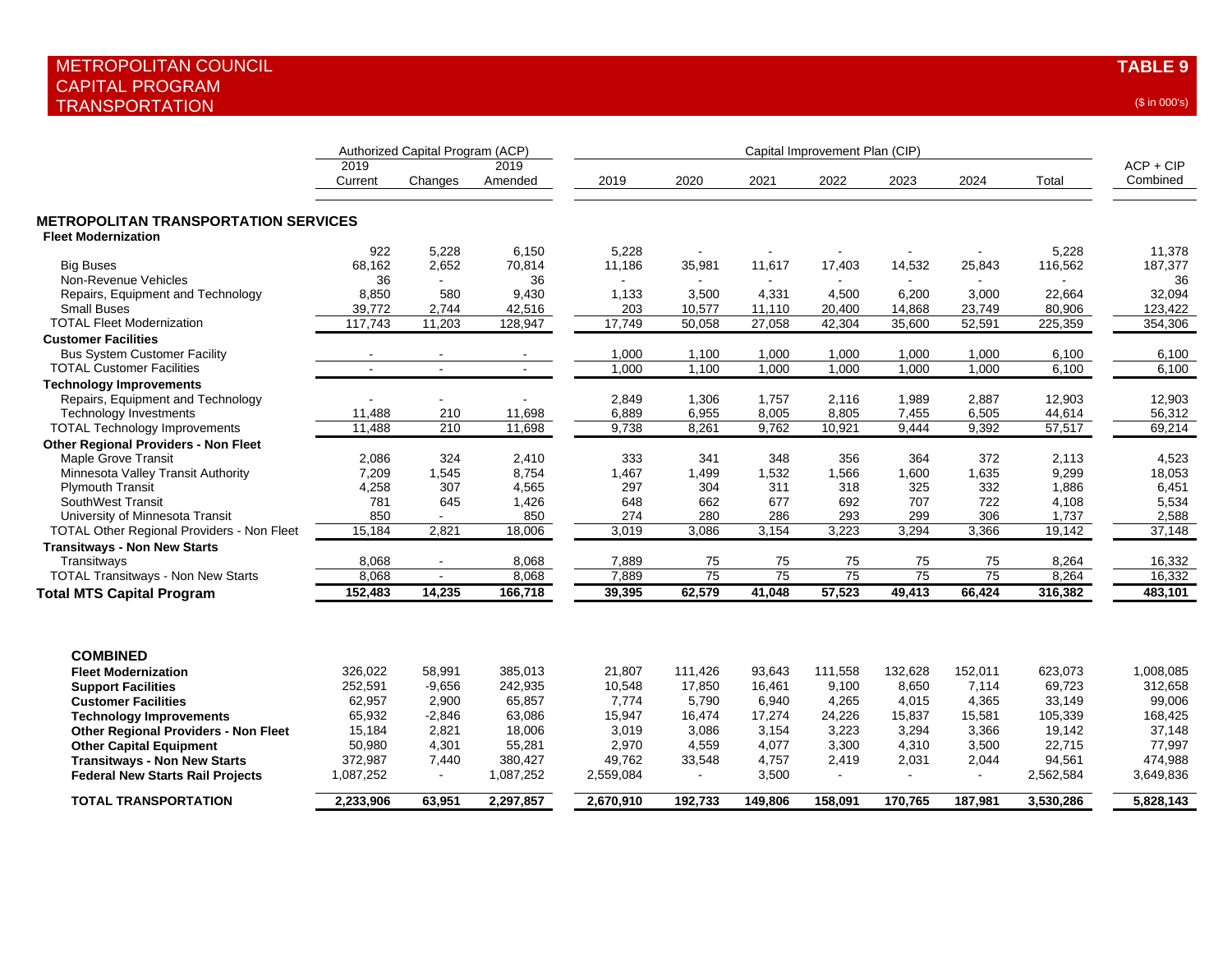# **Transportation Committee**

Meeting date: July 22<sup>nd</sup>, 2019

For the Metropolitan Council meeting of August 14th, 2019

**Subject**: 2019 Budget Amendment – 2nd Quarter

**District(s), Member(s):** All

**Policy/Legal Reference:** 2019 Unified Budget; Mn Statutes Section 473.13, Subd. 1 – Council Budget **Requirements** 

**Staff Prepared/Presented:** Nick Thompson, Director, MTS 651-602-1754; Wes Kooistra, General Manager, Metro Transit 612-349-7510; Edwin D. Petrie, Director of Finance, Metro Transit 612-349- 7624; Heather Aagesen-Huebner, Director of Finance and Administration, CD and MTS 651-602-1728; Nick Hendrikson, Budget Manager, CD and MTS 651-602-1340.

**Division/Department:** Transportation / Metropolitan Transportation Services

# **Proposed Action**

That the Metropolitan Council authorizes the 2019 Unified Budget as indicated and in accordance with the attached tables.

# **Background**

That the Metropolitan Council amend the 2019 Unified Budget – Capital Program (annual appropriation) and Authorized Capital Program (multi-year authorization) as indicated and in accordance with the Capital Program – Attachment #1 (Program Level).

That the Metropolitan Council amend the 2019 Unified Budget – Operating Budget as indicated and in accordance with the spreadsheet in Operating Budget – Attachment #2.

Capital Program – Attachment #3 (Project Level) is included for reference and informational purposes only.

# **Capital Program:**

### **Metro Transit**

### **Administrative Adjustments / Reallocating Existing Funding:**

# **C Line – Project #61404**

### **D Line – Project #62800**

This amendment will transfer \$3,600,000 in Federal funds and \$900,000 in RTC Funds from C Line to D Line. These funds were authorized for the C Line project in 2017 ahead of construction. Construction bids received in 2018 were significantly under budget. Since that time the project has progressed well within budget without additional contingency draws, allowing funds to be reallocated to the D Line project at this time. Funds will be used for staff time, design, right-of-way acquisition, construction; these are all eligible uses of the federal grant. These projects are identified in the CIP.

# **A Line – Project #61217**

### **Support Equipment and Non-Revenue Vehicles – Project #65790**

This amendment will transfer \$24,000 of unspent A Line contingency in available RTC funding back to the Metro Transit Capital program. Remaining unspent contingency will be released in a future amendment. This funding will be used by E&F to purchase two power washers for the A Line and C Line. These projects are identified in the CIP.

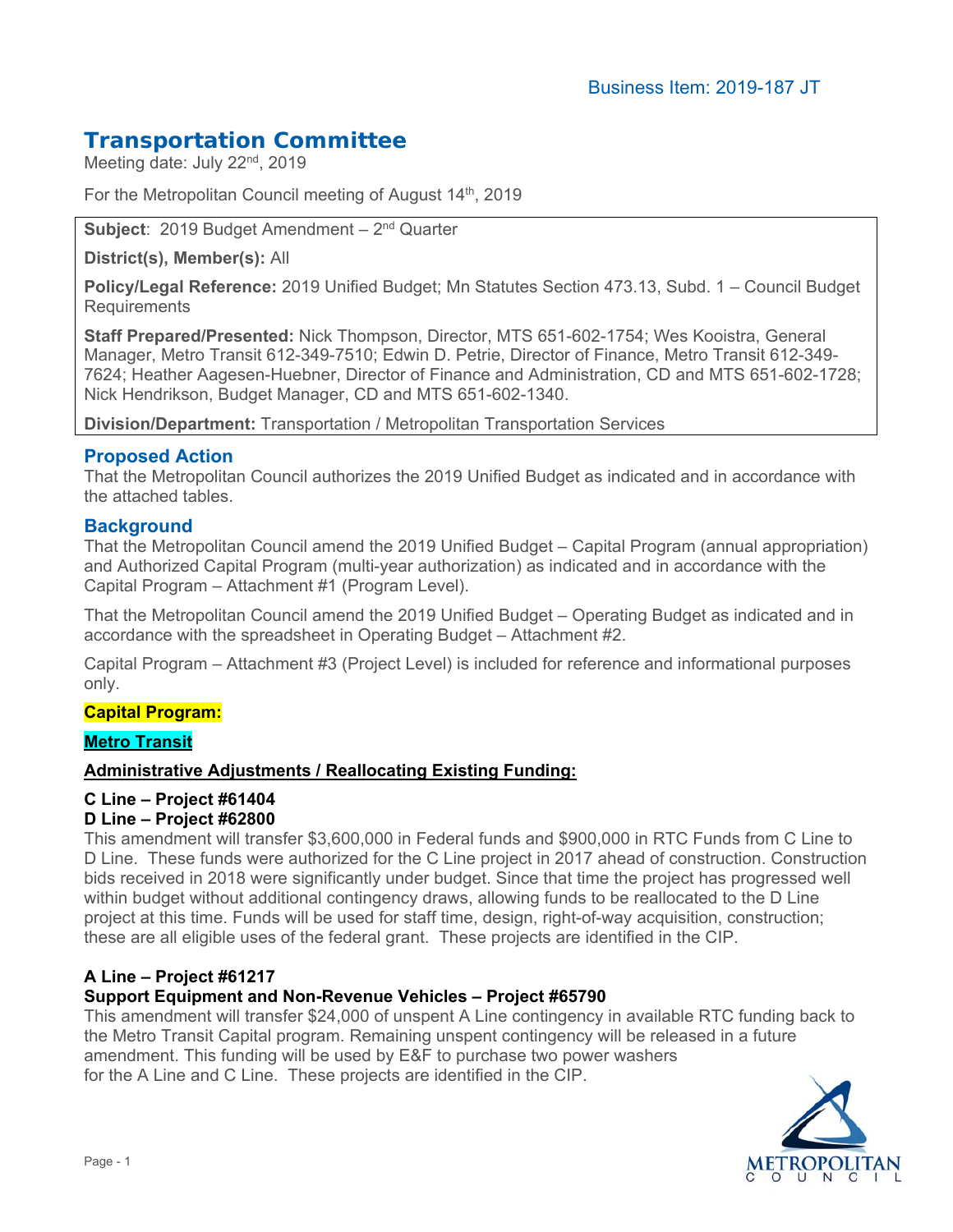### **Heywood Garage Modernization – Project #63500 Heywood Expansion Garage – Project #62312**

This amendment will transfer \$1,600,000 in Federal Funding and \$400,000 in RTC Funding from Heywood Garage Modernization to the Heywood Expansion Garage Project due to favorable bids received on the Heywood Modernization. This funding will be used for design, construction, interior finishes, equipment, and other work needed to complete the project and are eligible uses of the federal grant. These projects are identified in the CIP.

### **LRT Blue O&M Prep Bay Ventilation – Project #64706**

This amendment will deauthorize and reallocate all remaining funding in project 64706 to use on a broader scope of work at the Franklin O&M facility. NOFA Project Description currently reads: "Funding for the design, staff time and construction to improve the ventilation system in the light rail vehicles paint prep area at the Franklin O&M and for ventilation and drainage improvements to the Hiawatha O&M prep bay to accommodate LRV body work and rust mitigation activities". Revised project description: "Funding for the design, staff time, and construction for improvements at the Franklin O&M." This is an administrative request to revise the project description with no change in project funding.

### **Closing Projects:**

### **Downtown East Area Enhancement Nstar - #62322 – CLOSE**

This amendment will close this project and reduce (\$100,000) in local funds from the Minnesota Vikings to reflect final project expenditures and authority and (\$232,584) in RTC funding back into the Metro Transit Capital Program to reflect project completion and final project expenditures. This project is identified in the CIP.

### **BNSF Track & Additional Yard Track –#68711 – CLOSE**

This amendment will close this project and reduce (\$888,330) in RTC funding back into the Metro Transit Capital Program to reflect project completion and final project expenditures. This project is identified in the CIP.

### **Projects to Close: This amendment will close these projects. These projects are complete, and all funds were used. These projects are identified in the CIP.**

RSF Storage Building - #64311 Hoist Replacement - #64701 Real Time Transit Technology Deployment Plan - #68111 Technology Upgrades & Enhancements - #68310 PIMS Upgrade & Enhancement - #68401 Interactive Multi Model Customer Information Kiosks - #68511 Light Rail Camera's - #68702 Transit Hub Security Enhancements - #68703 Burnsville Pkwy HOV/Transit Ramp Bypass - #69800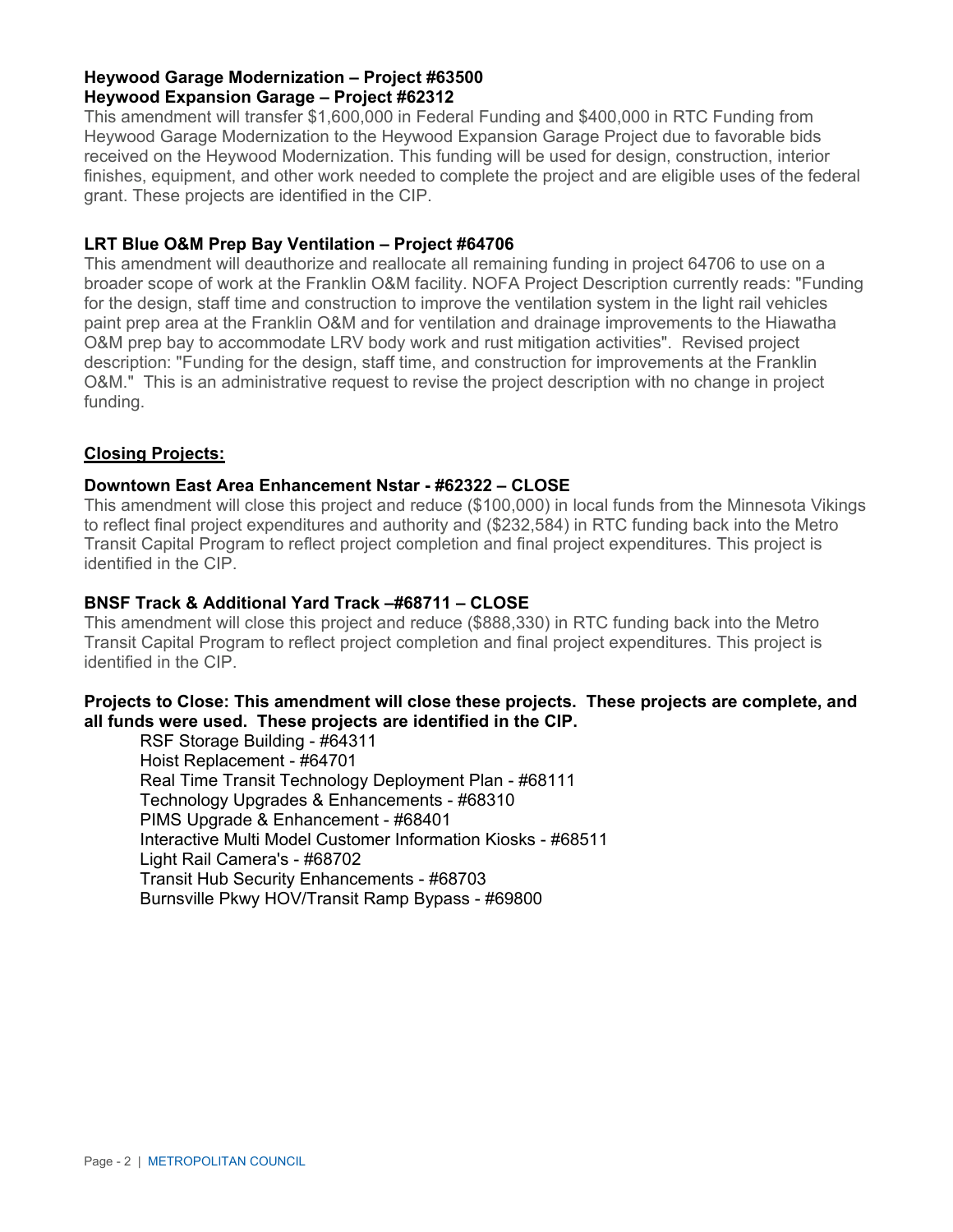#### **Tech Improvements Emergency Op Center – Project #68314 – CLOSE EDC System Software Upgrade – Project #68315 - CLOSE IDI System Software Upgrade – Project #68316 - CLOSE Integrated Corridor Management – Project #68606 - CLOSE Transit Yard Master – Project #68607 - CLOSE Technology System to System Integration – Project #68608 - CLOSE Technology Services Enhancements and Preservation – Project #68706**

This amendment will transfer \$412,591 in RTC Funds to the Technology Services Enhancements and Preservation project for the procurement and implementation of hardware, software, design, and engineering services for unexpected or mandated technology system needs and system enhancements. It also provides the ability to replace aging and damaged communications and workplace equipment for Bus Transportation Division Facilities that occur over the course of a year, including 800 mhz radio portables, headsets, and covers the cost and procurement of technology system hardware replacement not covered by warranty & maintenance agreement due to hardware failure, damage, or misuse. These projects are identified in the CIP.

### **Authorize New Projects, Increase Authorization and Reduce Authorization:**

#### **Tire Lease – Project #61315**

This amendment provides \$2,199,824 in Federal Funds and \$549,957 in operating match funds for the annual expenditures of the tire lease contract for Metro Transit's bus revenue fleet. The local matching funds are included in the Metro Transit 2019 Bus Operations Operating Budget. This project is identified in the CIP.

#### **Hoist Replacement – Project #62323**

This amendment provides \$600,000 in Federal Funds and 150,000 in RTC Funds to continue the planned hoist replacement program. This project is identified in the CIP.

#### **Major Improvements to Support Facilities - Project #62790**

This amendment provides \$750,000 in RTC Funding for maintenance and equipment improvements at support facilities. Examples of projects would include and not be limited to boiler control systems and boiler replacements, fire sprinkler replacement and garage doors. This project is identified in the CIP.

#### **D Line – Project #62800**

This amendment will return \$3,170,168 in RTC Funding back into the Metro Transit Capital program as the federal funding grant has been executed. This project is identified in the CIP.

#### **D Line – Project #62800**

This amendment provides \$9,536,134 in Federal Funds and 2,384,034 in RTC Funds to be used for design activities and station construction on the D Line along Chicago Avenue. This project is identified in the CIP.

#### **B Line – Project #62802**

This amendment provides \$1,360,000 in Federal Funds and 340,000 in RTC Funds to be used to advance project development activities, engineering, and staff time on the B Line (Lake / Marshall) BRT corridor. Federal grant includes pre-award authority needed for project development activities in Q3 and Q4 2019. This project is identified in the CIP.

#### **Public Facilities Capital Improvements - Project #62805**

This amendment recognizes \$1,200,000 in RTC Funding for projects that include, but are not limited to, Northtown Transit Center, Brooklyn Center Transit Center, Rosedale Transit Center and Robbinsdale Transit Center. This project is identified in the CIP.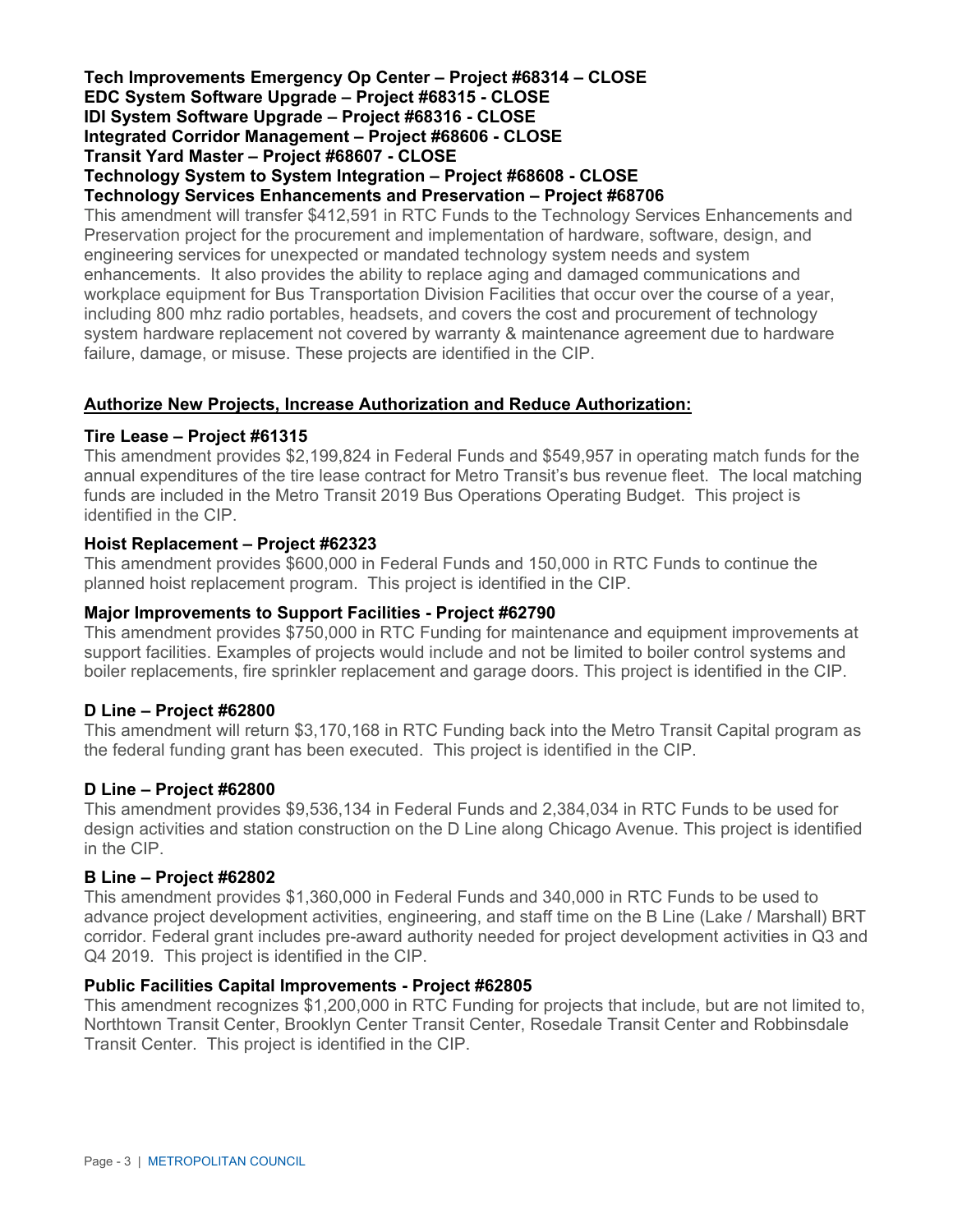### **Heywood Campus Admin Expansion – Project #63800**

This amendment recognizes \$400,000 in RTC Funding to renovate the Admin office facilities on the Heywood Campus (FTH Tower and Annex space). This funding will used for Staff, architectural/engineering work and early phases of a phased construction effort. This project is identified in the CIP.

### **Operator Breakroom Facilities – Project #64313**

This amendment recognizes \$200,000 in RTC Funding to design and construct operator restroom facilities at layover locations of high frequency service that lack a restroom for operator use. This project is identified in the CIP.

#### **Support Facilities Engineering Capital Improvements - Project #64800**

This amendment recognizes \$938,895 in RTC Funding for capital improvement projects at support facilities that are led by the Engineering group and include design and construction elements. Examples of new projects included will be for major equipment upgrades at Nicollet, South, and MJ Ruter (windshield washer tanks, fuel systems replacements, doors, pavement & sidewalk replacement, new fall protection systems, pavement replacement at MJR, OHB breakroom remodel and others. This project is identified in the CIP.

#### **Metro Blue Line Option Vehicles - Note Payable – Project # 65508**

This amendment reduces CTIB funding in the amount of (\$2,800,000) and provides \$2,800,000 in MVST Funding for the fourth installment due to Hennepin County (formerly CTIB) for Metro Blue Line Option Vehicles. This project is identified in the CIP.

#### **Bus Replacement 2020 – Project #65320**

This amendment provides \$19,859,756 in Federal Funding, \$7,232,400 in MVST Funding and \$3,055,267 in RTC Funding to replace 27 sixty-foot buses with13 sixty-foot electric buses and 14 sixtyfoot standard diesel buses. This project is identified in the CIP.

#### **Bus Expansion (D Line Buses CMAQ/FORMULA) – Project #65401**

This amendment provides \$10,824,460 in Federal CMAQ/FORMULA Funding and \$2,158,802 in RTC Funding to purchase 14 sixty-foot arterial BRT buses for a portion of the D Line buses which will provide bus rapid transit improvements to Route 5 (on Emerson/Fremont Avenues). This project is identified in the CIP.

#### **Nextfare Fare Collection Upgrade - NEW**

This amendment recognizes 2,000,000 in RTC Funding to upgrade the key Cubic/Go-To equipment to continue to collect and reload Go-To fares. This project is identified in the CIP.

#### **Nextfare Fare Collection Equipment - Project #67211**

This amendment recognizes \$300,000 in RTC Funding to upgrade the Cubic Payment Application (CPA), software which processes credit card transactions for the Cubic/Go-To System. This project is included in the authorized capital budget.

#### **MTPD Police Information Management System (PIMS) – Project #68600 MTPD Fleet Replacement – NEW**

This amendment will transfer \$75,000 in RTC Funding from the PIM's Project and recognized \$55,000 in RTC Funding to replace two totaled fleet vehicles. Vehicle1937 was involved in an accident and Vehicle 1893 was involved in a fire. Cost per vehicle includes the vehicle, emergency equipment and installation. MTPD is reallocating \$55,000 from the M19026, a new Hitachi project that has not been brought into a capital amendment to replace both vehicles. The PIMS project is identified in the CIP and the MTPD Fleet Replacement is new and not in the CIP.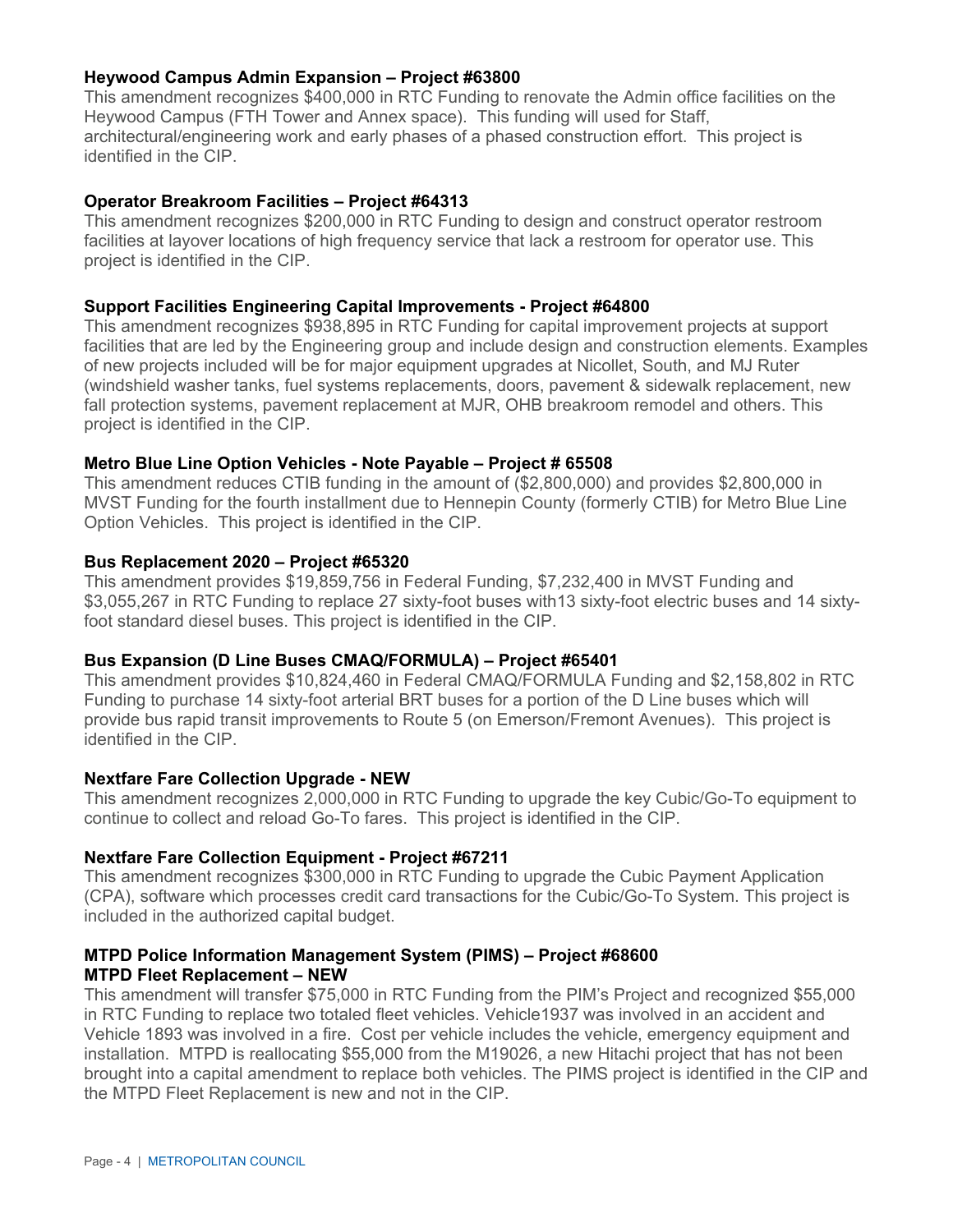### **IS Capital Upgrades & Enhancements – Project - #68700**

This amendment provides \$1,005,463 in RTC Funding to replenish the "Refresh Requests" line items of the IS Capital Improvements Program. These lines are for equipment purchases of critical IT equipment scheduled for replacement and needed in 2019. Examples include Desktops, Laptops, Tablets, Printers, Copiers, Servers, Storage, Network and Enterprise Capital Outlay equipment This project is identified in the CIP.

### **LRT Rail Maintenance Miscellaneous Project #65321**

This amendment recognizes \$400,000 in Federal Funding and \$100,000 in RTC Funding funds for renewal and upgrading of existing rail infrastructure and equipment. These involve various small or critical LRT projects including replacement or rehabilitation of track, signal systems, communications, traction power, Light Rail Vehicles, shop equipment and unanticipated repairs. This project is identified in the CIP.

### **Operator Protective Barriers – NEW- M19003**

This amendment recognizes \$1,412,690 in Federal Funding and \$353,173 in RTC Funding for procurement of protective barriers on Metro Transit buses. This project is identified in the CIP.

### **Fuel Island Trolley System – NEW- M19032**

This amendment recognizes \$390,000 in RTC Funding for the purchase of new fuel island trolley systems to replace older fueling stations at Nicollet, Ruter and South garages. This project is identified in the CIP.

### **TSP Corridor Transit Technology Systems – NEW**

This amendment recognizes \$200,000 in Federal Funding and \$50,000 in RTC Funding for programming, design, and implementation of additional Transit Signal Priority systems on high frequency transit routes. Example routes include, but are not limited to, Route 54 and Route 63This project is identified in the CIP.

# **LRT Type 1 CPCU Rehab – NEW**

This amendment recognizes \$200,000 in Federal Funding and \$50,000 in RTC Funding to Complete rehab or replacement of CPCU enclosures due to corrosion on 27 Bombardier (Type 1) Light Rail Vehicles (LRV's). Due to age and exposure to elements they no longer effectively protect propulsion control components essential to operate the LRV. This project is identified in the CIP.

# **LRT Type 1 Pantograph Rehab – NEW**

This amendment recognizes \$80,000 in Federal Funding and \$20,000 in RTC Funding to Complete overhaul of pantograph replacing all wearable parts, complete frame and weld check, complete blast and repaint. This project is identified in the CIP.

# **LRV Type 2 Pantograph Replacement – NEW**

This amendment recognizes \$200,000 in Federal Funding and \$50,000 in RTC Funding to replace original single spring pantographs on Siemens Type 2 LRV's with upgraded dual spring pantographs as installed on Siemens Type 2.5 and Type 3 LRV's. This project is identified in the CIP.

### **LRV Fleet Strobe Lights – NEW**

This amendment recognizes \$388,800 in Federal Funding and \$97,200 in RTC Funding to add strobe lights in addition to the wig-wag lights already installed on the fleet to increase the visibility of oncoming LRV's to pedestrians and vehicles adding a higher level of customer safety. This project is identified in the CIP.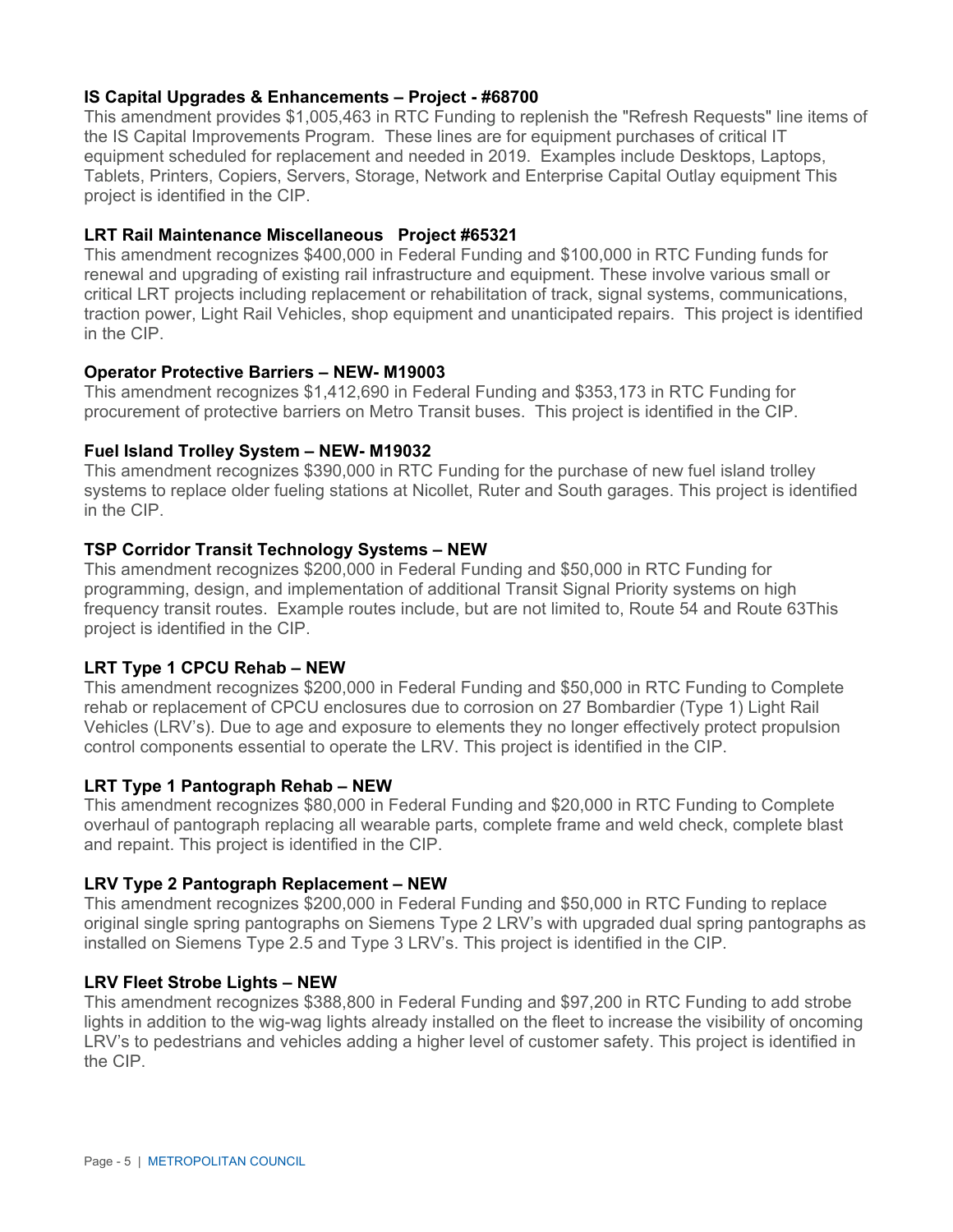### **LRV Blue Substation Breaker and Control Replacement – NEW**

This amendment recognizes \$240,000 in Federal Funding and \$60,000 in RTC Funding for Blue Line substation DC breakers and protection relays that have reached obsolescence. Spare parts are no longer available. In order to maintain the Traction Power System, we are replacing this equipment in a systematic manner during the transition period over the next decade. This project is identified in the CIP.

#### **LRV Type 1 Roof Conduit Modification – NEW – M19010**

This amendment recognizes \$200,000 in Federal Funding and \$50,000 in RTC Funding for complete replacement of all conduit, fittings and connectors on 27 Bombardier (Type 1) Light Rail Vehicles (LRV's). Due to age and exposure to elements it no longer effectively protects rooftop wiring. This project is identified in the CIP.

#### **LRV Blue Replace Station Variable Message Signs – NEW**

This amendment recognizes \$8 in Federal Funding to balance the grants ledger. This project is currently replacing visual message signs on the Blue Line platforms. The current signs are at the end of their life at 15 years old and are no longer supported by the manufacturer. This project is identified in the CIP.

#### **Northstar Facility Infrastructure Improvements – NEW**

This amendment recognizes \$80,000 in Federal Funding and \$20,000 in RTC Funding to be used for Northstar facility, platform, and right-of-way improvements. Example projects include but may not be limited to; rail replacement at Target Field Station, HVAC improvements at rail support facilities, and fence/railing improvements to enhance pedestrian safety. This project is identified in the CIP.

#### **Green Line OMF & ROW Improvements – NEW**

This amendment recognizes \$240,000 in Federal Funding and \$60,000 in RTC Funding to be used for Facility, Platform, and ROW Improvements on the Green Line. Examples of projects include: Station Communications Rooms Air Conditioning Improvements, Station Bench Installations, Delineating fencing/bollards installations, and other miscellaneous improvements identified throughout the year. This project is identified in the CIP.

#### **Blue Line Facility Improvements – NEW**

This amendment recognizes \$240,000 in Federal Funding and \$60,000 in RTC Funding to be used for Blue Line facility, platform, and right-of-way improvements. Examples of projects include but may not be limited to; new signage, construction of fall protection improvements at rail facilities, and design and construction of rail and signaling improvements This project is identified in the CIP.

#### **LRV Blue Signal System Backup Power – NEW**

This amendment recognizes \$40,000 in Federal Funding and \$10,000 in RTC Funding to replace aging Signal backup power systems on the Blue Line. This project is identified in the CIP.

#### **Northstar Rail Maintenance Initiatives – NEW**

This amendment recognizes \$80,000 in Federal Funding and \$20,000 in RTC Funding for upgrades to track, rolling stock and equipment. This project is identified in the CIP.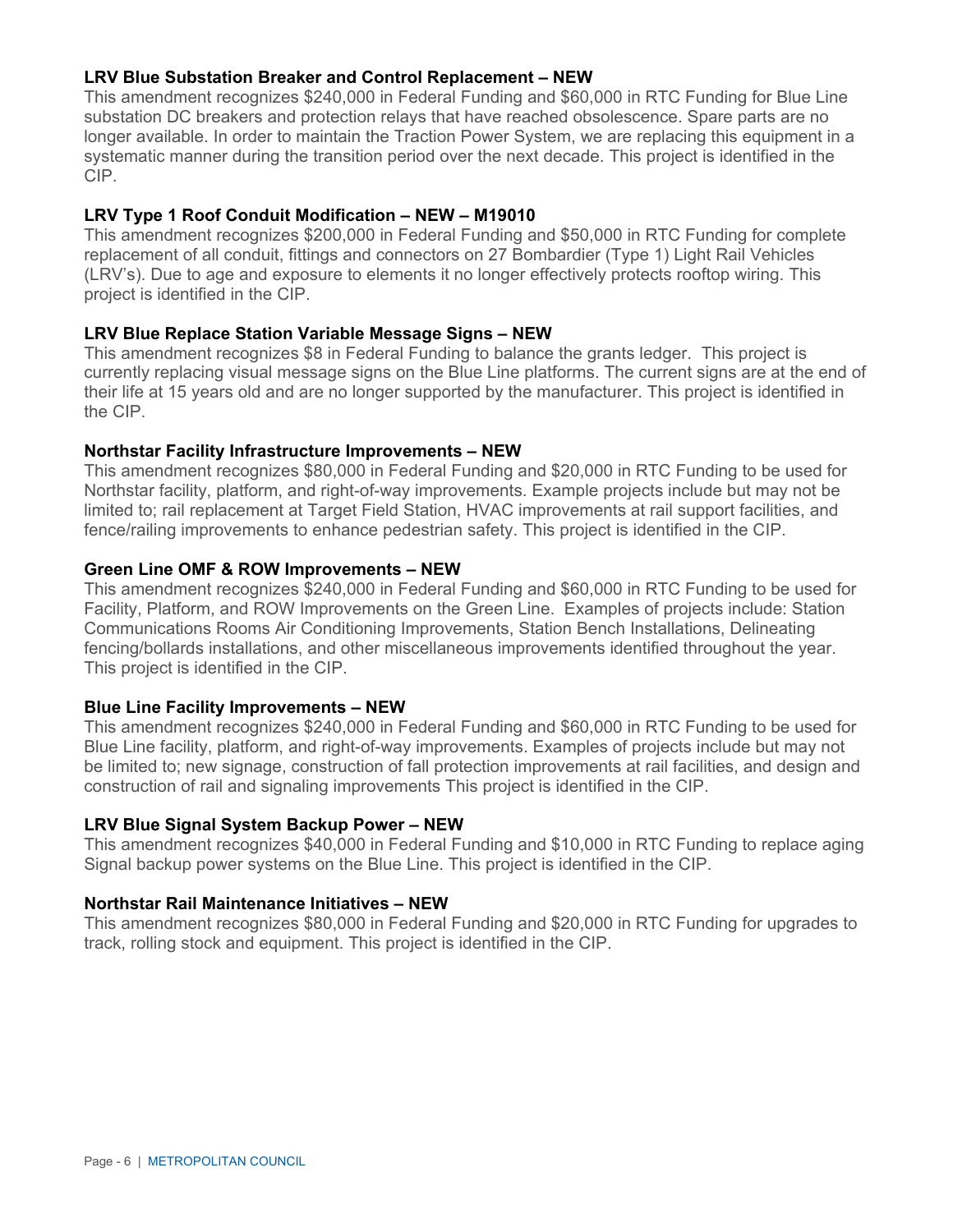### **Administrative Adjustments / Reallocating Existing Funding:**

#### **2018 – MVTA – Forty Foot Bus (9) – Replacement – Project 36105 2017 – Maple Grove – Forty Foot Bus (5) – Replacement – Project 36060 Big Bus (Undesignated) – Project 35001**

This amendment will administratively reallocate \$86,640 in unused federal funds and \$14,936 in unused RTC from project 36060 and \$224,424 in RTC from project 35001 to project 36105. The FTA has requested the Council spend down federal grants as quickly as possible. These adjustments will better enable the Council to spend down federal funds in a shorter timeline.

### **2019 – MVTA – Coach Bus (10) – Replacement – Project 36140 – New Big Bus (Undesignated) – Project 35001**

This amendment will administratively reallocate \$922,500 in RTC from project 35001 to project 36140 to purchase 10 Minnesota Valley Transit Authority coach buses to replace existing vehicles. These vehicles have reached the end of their useful lives. This project is identified in the CIP.

### **2019 – MTS – Fixed Route Forty Foot Buses (6) – Replacement – Project 36141 – New Big Bus (Undesignated) – Project 35001**

This amendment will administratively reallocate \$468,000 in RTC from project 35001 to project 36141 to purchase 6 fixed route forty-foot buses to replace existing vehicles. These vehicles have reached the end of their useful lives. This project is identified in the CIP.

# **2016-Metro Mobility-Small Bus – Replacement – Project 36045 2016-Metro Mobility-Small Bus – Expansion – Project 36046**

#### **2017-MetMo-Small Bus (10) – Expansion – Project 36061 2017-MetMo-Small Bus (41) – Replacement – Project 36065 Small Bus (Undesignated) – Project 35002**

This amendment will administratively reallocate \$181,860 in RTC from project 35002 to the above projects. The FTA has requested the Council spend down federal grants as quickly as possible. These adjustments will better enable the Council to spend down federal funds in a shorter timeline.

### **2019 – MTS – Hennepin and Dakota County Transit Link – Small Bus (9) – Replacement – Project 36132 – New**

# **Small Bus (Undesignated) – Project 35002**

This amendment will administratively reallocate \$97,200 in RTC funds from project 35002 to project 36132 to purchase 9 Transit Link small buses to replace existing vehicles. These vehicles have reached the end of their useful lives. This project is identified in the CIP.

### **2019 – MTS – Scott County Transit Link – Small Bus (3) – Replacement – Project 36133 – New Small Bus (Undesignated) – Project 35002**

This amendment will administratively reallocate \$34,650 in RTC funds from project 35002 to project 36133 to purchase 3 Transit Link small buses to replace existing vehicles. These vehicles have reached the end of their useful lives. This project is identified in the CIP.

### **2019 – MVTA – Small Bus (4) – Replacement – Project 36134 – New Small Bus (Undesignated) – Project 35002**

This amendment will administratively reallocate \$96,000 in RTC funds from project 35002 to project 36134 to purchase 4 Minnesota Valley Transit Authority small buses to replace existing vehicles. These vehicles have reached the end of their useful lives. This project is identified in the CIP.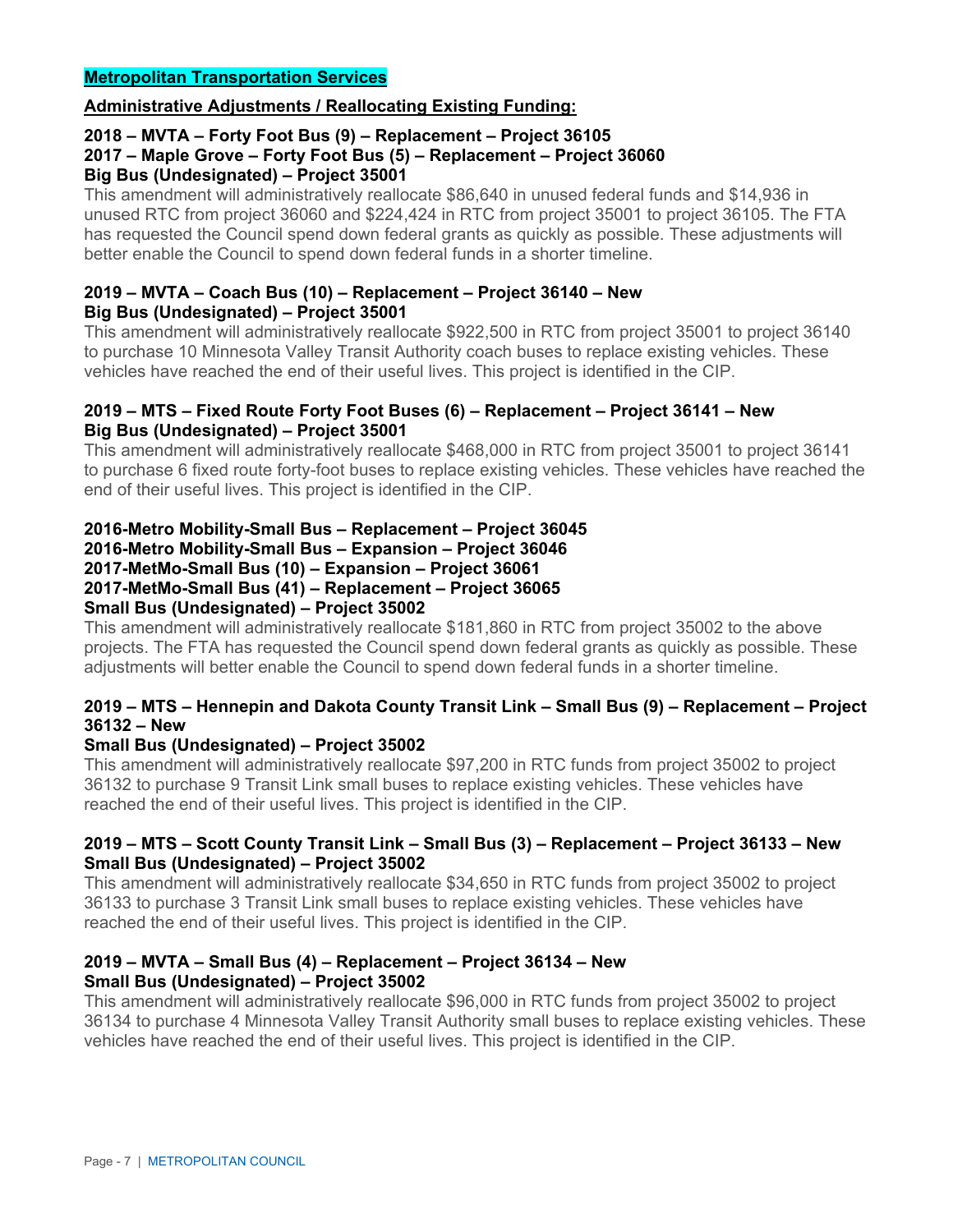### **2019 – Plymouth – Small Bus (4) – Replacement – Project 36136 – New Small Bus (Undesignated) – Project 35002**

This amendment will administratively reallocate \$50,400 in RTC funds from project 35002 to project 36136 to purchase 4 Plymouth small buses to replace existing vehicles. These vehicles have reached the end of their useful lives. This project is identified in the CIP.

### **2019 – SWT – Small Bus (1) – Replacement – Project 36138 – New Small Bus (Undesignated) – Project 35002**

This amendment will administratively reallocate \$12,900 in RTC funds from project 35002 to project 36138 to purchase 1 SouthWest Transit five-year small bus to replace the existing vehicle. This vehicle has reached the end of the useful life. This project is identified in the CIP.

### **2019 – SWT – Small Bus (2) – Replacement – Project 36142 – New Small Bus (Undesignated) – Project 35002**

This amendment will administratively reallocate \$151,864 in RTC funds from project 35002 to project 36142 to purchase 2 SouthWest Transit small buses to replace a seven-year bus that's no longer in service and is past its useful life. This project is identified in the CIP.

# **2019 – Metro Mobility Small Bus (45) – Replacement – Project 36122 2018 – Metro Mobility Small Bus (42) – Replacement – Project 36103**

This amendment will administratively reallocate \$34,566 in RTC funds from project 36122 to project 36103 to complete the bus purchase.

### **2019 – MVTA – Technology Small Bus (4) – Replacement – Project 36135 – New Technology (Undesignated) – Project 35007**

This amendment will administratively reallocate \$47,200 in RTC funds from project 35007 to project 36135 for technology to complete the purchase of 4 small buses for Minnesota Valley Transit Authority. This project is identified in the CIP.

### **2019 – Plymouth – Technology Small Bus (4) – Replacement – Project 36137 – New Technology (Undesignated) – Project 35007**

This amendment will administratively reallocate \$72,000 in RTC funds from project 35007 to project 36137 for technology to complete the purchase of 4 small buses for Plymouth. This project is identified in the CIP.

### **2019 – SWT – Technology Small Bus (1) – Replacement – Project 36139 – New Technology (Undesignated) – Project 35007**

This amendment will administratively reallocate \$11,800 in RTC funds from project 35007 to project 36139 for technology to complete the purchase of 1 five-year small bus for SouthWest Transit. This project is identified in the CIP.

### **2019 – SWT – Technology Small Bus (2) – Replacement – Project 36143 – New Technology (Undesignated) – Project 35007**

This amendment will administratively reallocate \$34,600 in RTC funds from project 35007 to project 36143 for technology to complete the purchase of 2 small buses for SouthWest Transit. This project is identified in the CIP.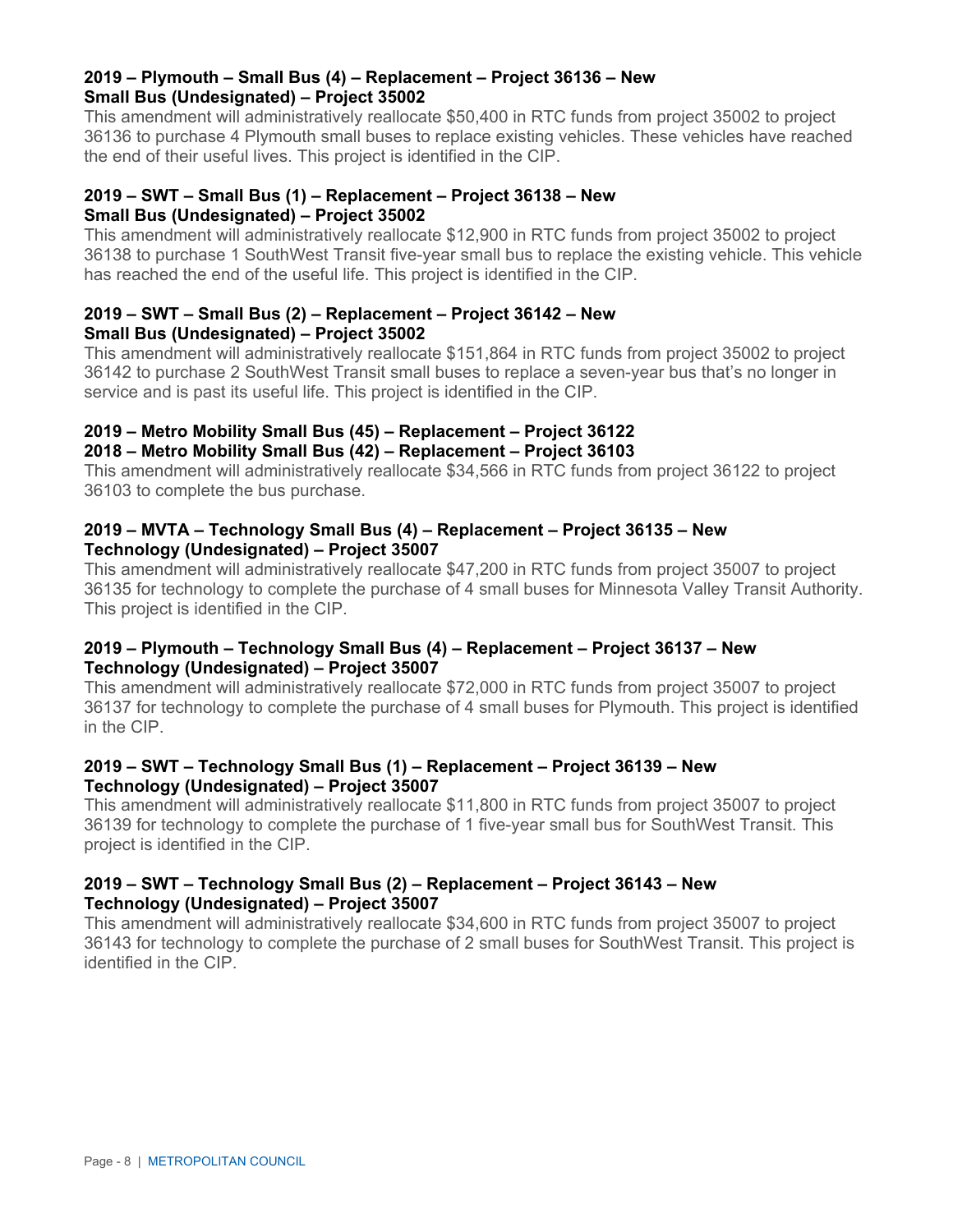### **Authorize New Projects, Increase Authorization and Reduce Authorization:**

#### **2019 – MTS – Hennepin and Dakota County Transit Link – Small Bus (9) – Replacement – Project 36132 – New**

This amendment authorizes \$550,800 in federal funds to purchase 9 Transit Link small buses to replace existing vehicles. These vehicles have reached the end of their useful lives. This project is identified in the CIP.

### **2019 – MTS – Scott County Transit Link – Small Bus (3) – Replacement – Project 36133 – New**

This amendment authorizes \$196,350 in federal funds to purchase 3 Transit Link small buses to replace existing vehicles. These vehicles have reached the end of their useful lives. This project is identified in the CIP.

#### **2019 – MVTA – Small Bus (4) – Replacement – Project 36134 – New**

This amendment authorizes \$544,000 in federal funds to purchase 4 Minnesota Valley Transit Authority small buses to replace existing vehicles. These vehicles have reached the end of their useful lives. This project is identified in the CIP.

#### **2019 – Plymouth – Small Bus (4) – Replacement – Project 36136 – New**

This amendment authorizes \$285,600 in federal funds to purchase 4 Plymouth small buses to replace existing vehicles. These vehicles have reached the end of their useful lives. This project is identified in the CIP.

#### **2019 – SWT – Small Bus (1) – Replacement – Project 36138 – New**

This amendment authorizes \$73,100 in federal funds to purchase 1 SouthWest Transit five-year small bus to replace the existing vehicle. This vehicle has reached the end of the useful life. This project is identified in the CIP.

#### **2019 – MVTA – Coach Bus (10) – Replacement – Project 36140 – New**

This amendment authorizes \$5,227,500 in federal funds to purchase 10 Minnesota Valley Transit Authority coach buses to replace existing vehicles. These vehicles have reached the end of their useful lives. This project is identified in the CIP.

#### **2019 – MTS – Fixed Route Forty Foot Buses (6) – Replacement – Project 36141 – New**

This amendment authorizes \$2,652,000 in federal funds to purchase 6 fixed route forty-foot buses to replace existing vehicles. These vehicles have reached the end of their useful lives. This project is identified in the CIP.

#### **2019 – Regional - Engines & Transmissions – Project 36144 – New**

This amendment authorizes \$300,000 of MVST funds to be transferred from the MTS operating budget to replace failed engines and transmissions in the Metropolitan Transportation Services (MTS) and Suburban Transit Provider fleets. This project is identified in the CIP.

#### **2019 – Regional – Mid-Life Rehabs – Project 36145 – New**

This amendment authorizes \$280,000 of MVST funds to be transferred from the MTS operating budget to rehab Metropolitan Transportation Services (MTS) and Suburban Transit Provider fleets. This project is identified in the CIP.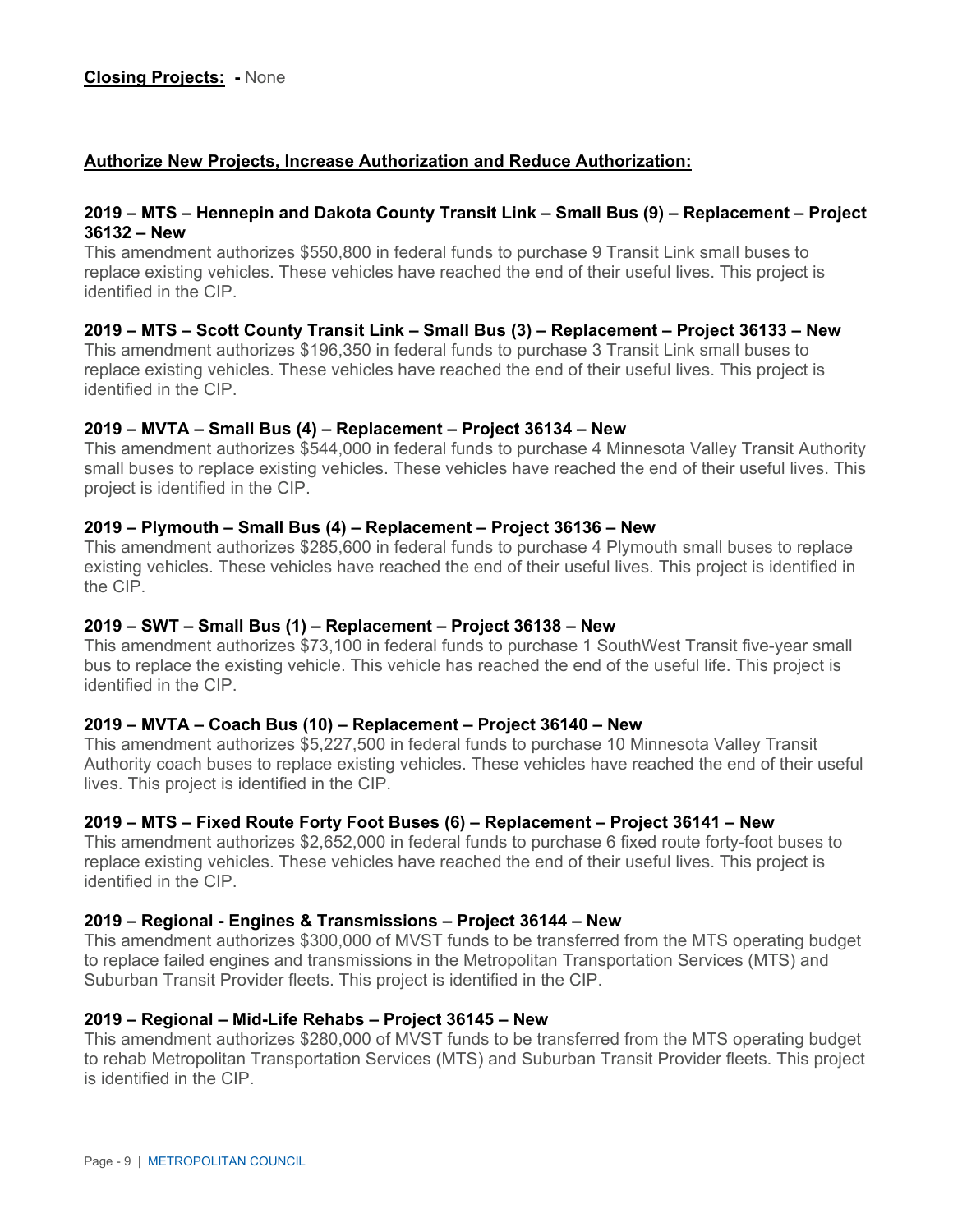### **2019 – MTS – Small Buses Metro Mobility Demand (2) – Replacement – Project 36146 – New**

This amendment authorizes \$144,000 of RTC funds to purchase 2 small buses to replace existing vehicles. These vehicles have reached the end of their useful lives. This project is identified in the CIP.

#### **2019 – MTS – Technology for Metro Mobility Demand (2) – Replacement – Project 36147 – New**

This amendment authorizes \$16,000 of RTC funds to purchase camera technology for 2 Metro Mobility replacement small buses. This project is identified in the CIP.

### **2019 – Maple Grove Transit - Small Bus DAR (1) - Replacement – Project 36148 – New**

This amendment authorizes \$72,000 of RTC funds to purchase 1 small bus to replace an existing vehicle that was totaled. This project is not identified in the CIP.

### **2019 – First Transit - Small Bus Fixed Route - (1) - Replacement – Project 36149 – New**

This amendment authorizes \$86,000 of RTC funds to purchase 1 small bus to replace an existing vehicle that was totaled. This project is not identified in the CIP.

### **2019 – MTS – Small Buses Metro Mobility Demand (2) – Replacement – Project 36150 – New**

This amendment authorizes \$61,385 of insurance proceeds and \$82,615 of RTC funds to purchase 2 small buses to replace existing vehicles that were totaled. This project is not identified in the CIP.

#### **2019 – Regional Camera Technology for Small Bus (4) – Replacement – Project 36151 – New**

This amendment authorizes \$32,000 of RTC funds to purchase camera technology for 4 replacement small buses that were totaled. This project is not identified in the CIP.

### **2019 – MTS – Small Buses Metro Mobility Lakeville (9) – Expansion – Project 36152 – New**

This amendment authorizes \$648,000 of RTC funds to purchase 9 small buses for the expansion of service in Lakeville. This project is not identified in the CIP.

### **2019 – MTS – Technology for Metro Mobility Lakeville (9) – Expansion – Project 36153 – New**

This amendment authorizes \$162,000 of RTC funds to purchase technology for the 9 Metro Mobility expansion small buses. Technology includes Trapeze AVL systems, cameras, fare collection equipment and on-board mobile communication devices. This project is not identified in the CIP.

### **SWT Undesignated (NTD) – Project 36001**

This amendment authorizes \$645,084 of RTC funds to be made available to SouthWest Transit for regional capital projects. This project is identified in the CIP.

### **Maple Grove Undesignated (NTD) – Project 36002**

This amendment authorizes \$323,959 of RTC funds to be made available to Maple Grove for regional capital projects. This project is identified in the CIP.

### **Plymouth Undesignated (NTD) – Project 36003**

This amendment authorizes \$307,398 of RTC funds to be made available to Plymouth for regional capital projects. This project is identified in the CIP.

### **MVTA Undesignated (NTD) – Project 36005**

This amendment authorizes \$1,545,042 of RTC funds to be made available to MVTA for regional capital projects. This project is identified in the CIP.

### **Changes to Current Year Expenditures:**

Based on projected expenditures for the proposed amendments, the 2019 capital budget is proposed to increase by \$6,878,926 for Metro Transit and \$9,423,833 for Metropolitan Transportation Services.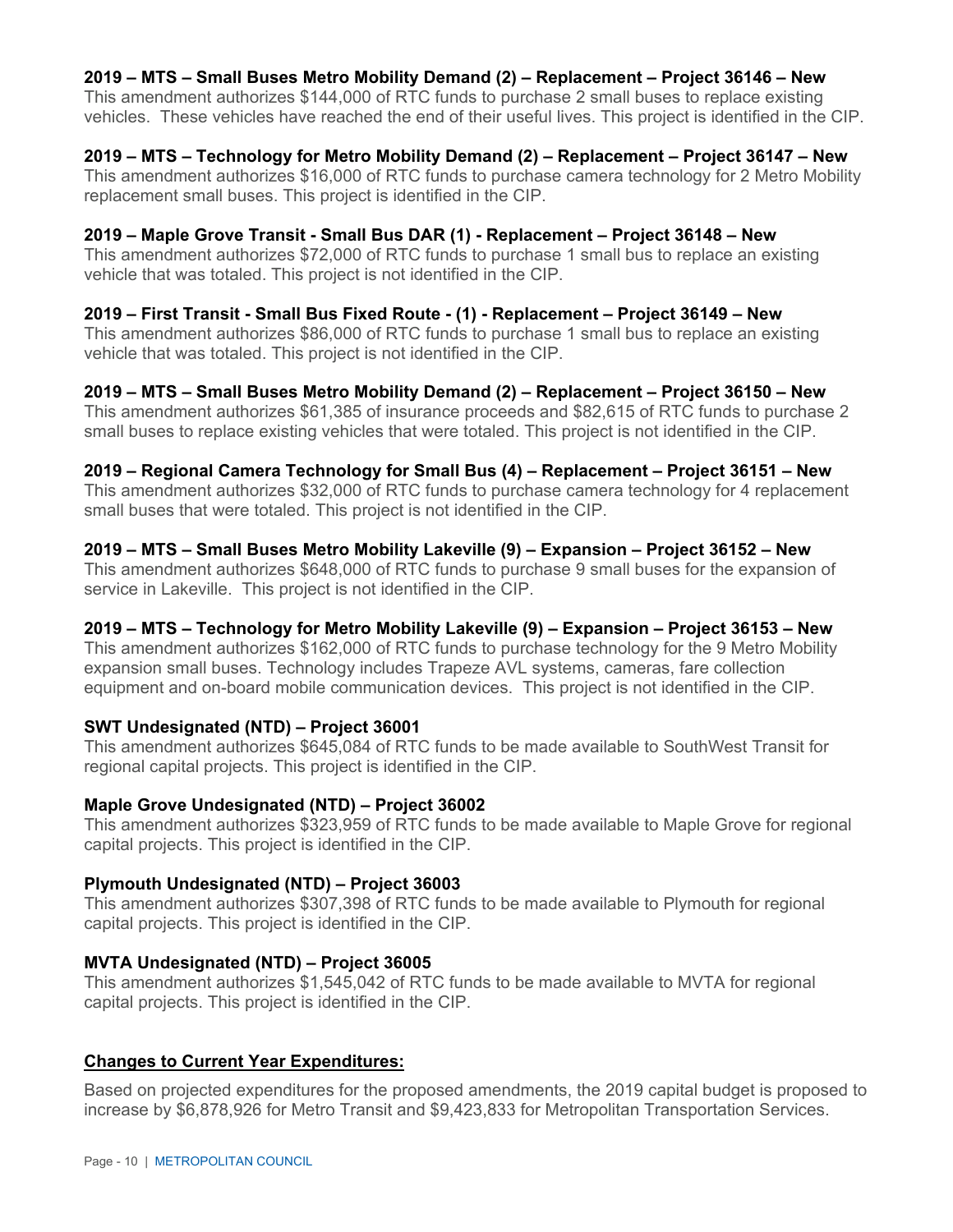## **Operating Budget:**

### **Metro Transit**

### **Change in Revenues: (\$5,817,700); Expenditures: \$20,000; Reserves: (\$5,837,700)**

This amendment will recognize the 2019 Operation Lifesaver Competitive Rail Transit Safety Education Grant for rail safety and outreach for \$20,000 to Metro Transits Safety Division.

This amendment also authorizes \$10,000,000 in MVST revenues to be transferred from the Metro Transit Operating Budget to the Capital Program and for \$10,000,000 in federal formula funds to be transferred from the capital program to the Metro Transit Operating Budget. MVST funds will be used in the capital program to support the Council Authorized Capital Improvement Program. This dollar for dollar exchange of funds has no impact on regional MVST allocations, MVST reserves, Operating reserves or planned capital projects.

This amendment will reduce State Appropriations for Metro Transit Bus by \$5,837,700 and increase State Appropriations for Metro Mobility resulting from the 2019 Legislative Session. This adjustment will reflect the legislative base and one-time appropriation for Metro Mobility and will include a Metro Transit Bus planned use of reserves of \$5,837,700.

#### **Metropolitan Transportation Services**

#### **Change in Revenues: \$11,585,000; Expenditures/Transfers: \$0; Reserves: \$11,585,000**

This amendment will increase State Appropriations for Metro Mobility by \$11,585,000. This adjustment will reflect the legislative base appropriation and one time increase for Metro Mobility to a SFY 2020 total of \$80.336M and an increase in CY 2019 from \$64.717M to a total of \$76.302M.

This amendment also authorizes \$580,000 in MVST revenues to be transferred from Contracted Services operating budget to the capital program and for \$580,000 in federal funds to be transferred from the capital program to Contracted Services operating budget. MVST funds will be used in the capital program for engines, transmissions, midlife vehicle rehabilitations, and Suburban Transit Provider projects that are not eligible to be funded with regional bonds. This dollar for dollar exchange of funds has no impact on regional MVST allocations, MVST reserves or planned capital projects.

### **Suburban Transit Providers Pass-Through**

#### **Change in Revenues: \$100,000; Expenditures/Transfers: \$100,000; Reserves: \$0**

This amendment recognizes \$100,000 in state appropriations for Minnesota Valley Transit Authority's route 495 resulting from the legislative session.

### **Rationale**

The proposed amendment programs available federal, state, other, and regional funds to the Unified Budget to allow the Council to carry out its work plan and its long-term capital program.

### **Thrive Lens Analysis**

**Stewardship** 

 This budget amendment demonstrates commitment toward asset preservation and also supports the Thrive outcomes of stewardship by assessing the future needs, responsible planning and management of resources for Metro Transit and Metropolitan Transportation **Services**